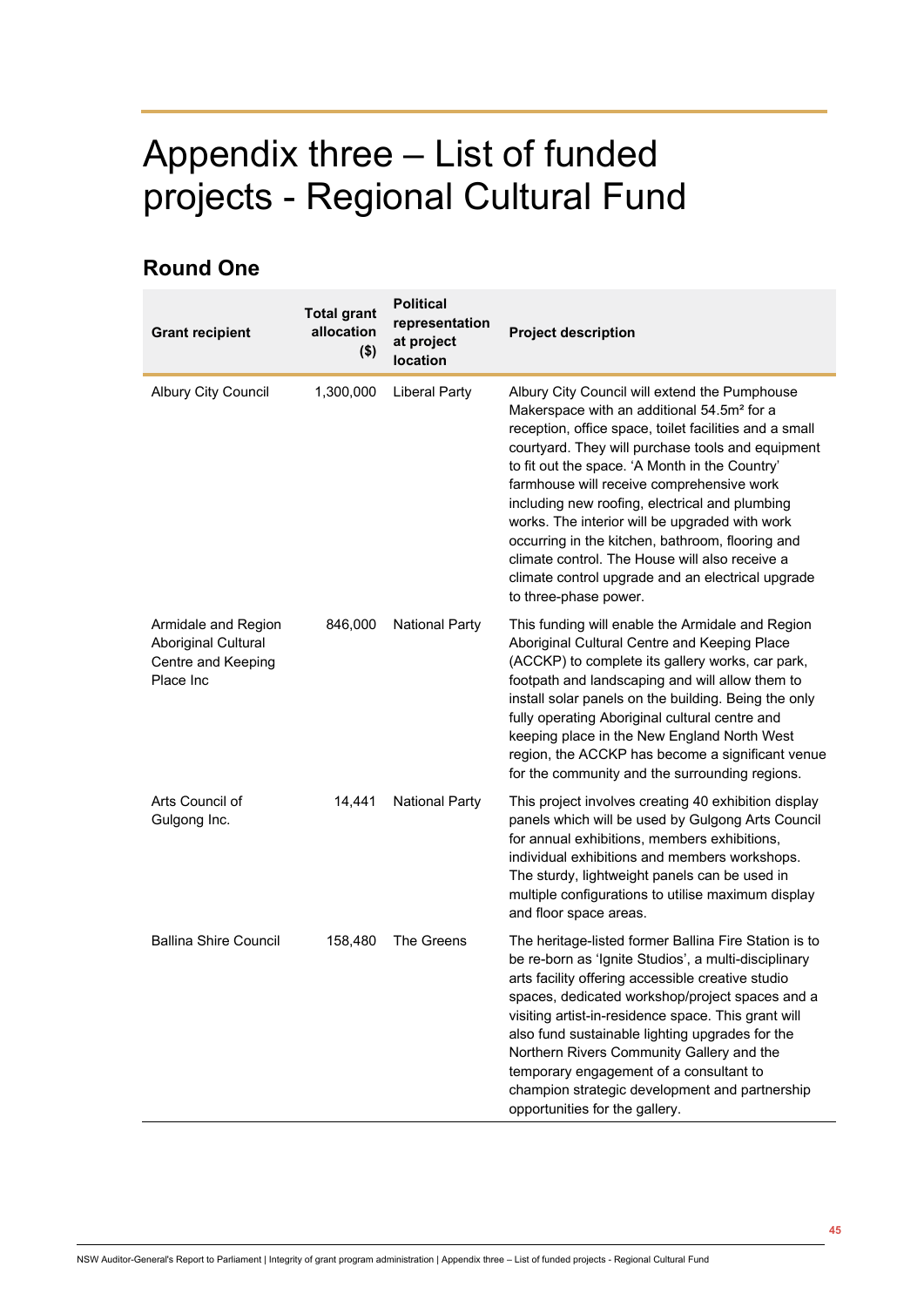| <b>Grant recipient</b>                                                    | <b>Total grant</b><br>allocation<br>$($ \$) | <b>Political</b><br>representation<br>at project<br>location | <b>Project description</b>                                                                                                                                                                                                                                                                                                                                                                                                                                                                                                                                                                                              |
|---------------------------------------------------------------------------|---------------------------------------------|--------------------------------------------------------------|-------------------------------------------------------------------------------------------------------------------------------------------------------------------------------------------------------------------------------------------------------------------------------------------------------------------------------------------------------------------------------------------------------------------------------------------------------------------------------------------------------------------------------------------------------------------------------------------------------------------------|
| <b>Bathurst Regional</b><br>Council                                       | 79,254                                      | <b>National Party</b>                                        | The City Hall of the Bathurst Memorial<br>Entertainment Centre (BMEC) will receive many<br>upgrades, including the installation of a rectangular<br>grid truss, signal and power reticulation,<br>replacement of scenery battens used for scenery<br>and lighting, a wireless communication system for<br>the Hall and Theatre and the replacement of the<br>theatre sound console. These upgrades will ensure<br>the City Hall and BMEC are able to accommodate<br>the requirements of a diverse range of<br>performances and stage designs to support future<br>productions.                                          |
| <b>Batlow Development</b><br>League                                       | 44,393                                      | <b>Liberal Party</b>                                         | The Batlow Literary Institute is an iconic building<br>with great historic and cultural value to the local<br>community and this funding will allow the facility to<br>'ring out' again with new stage lighting, sound<br>equipment and retractable exhibition walls. The<br>venue with its vaulted ceiling, picture theatre<br>balcony and seating, deep stage and commercial<br>kitchen, will be upgraded to stage arts, cultural and<br>recreational events for all the community.                                                                                                                                   |
| Berrima District<br><b>Historical and Family</b><br>History Society Inc.  | 113,324                                     | <b>Liberal Party</b>                                         | The Berrima District Museum will initiate the first<br>stage of its Masterplan beginning with the fit-out of<br>two new exhibition spaces and the introduction of<br>new digital content. It will also include three large<br>new showcases containing a significant proportion<br>of the Museum's collection which will be installed<br>for visitors to experience and discover.                                                                                                                                                                                                                                       |
| <b>Binnaway Rail</b><br>Heritage and<br><b>Preservation Group</b><br>Inc. | 80,212                                      | <b>National Party</b>                                        | Binnaway Rail Heritage Group Inc. will<br>commemorate the Centenary of Rail by erecting an<br>open-air museum with interpretation panels to<br>display historical objects including rolling stock and<br>tools.                                                                                                                                                                                                                                                                                                                                                                                                         |
| <b>Bourke Arts Council</b>                                                | 60,000                                      | <b>National Party</b>                                        | Bourke Art Council (BAC) will refurbish a disused<br>building into a pottery centre. Works will include the<br>fit-out of the building, installation of reverse cycle<br>air-conditioning and installation of a solar panels,<br>along with the purchase of equipment including<br>kilns, a slab roller, pottery wheels and associated<br>tools.                                                                                                                                                                                                                                                                        |
| <b>Bundanon Trust</b>                                                     | 8,592,299                                   | <b>Liberal Party</b>                                         | When the Riversdale Masterplan is realised it will<br>provide a permanent home for Arthur Boyd's<br>generous gift to the Australian people of the<br>nationally significant Boyd art collection. The<br>expanded Riversdale will be open to the public five<br>days a week, offering expanded public programs<br>and providing new accommodation for artist<br>groups, residential education and related event<br>purposes. It will also enable the Bundanon Trust to<br>grow its valuable community engagement work<br>connecting disadvantaged people with the arts,<br>with a focus on Aboriginal and at-risk youth. |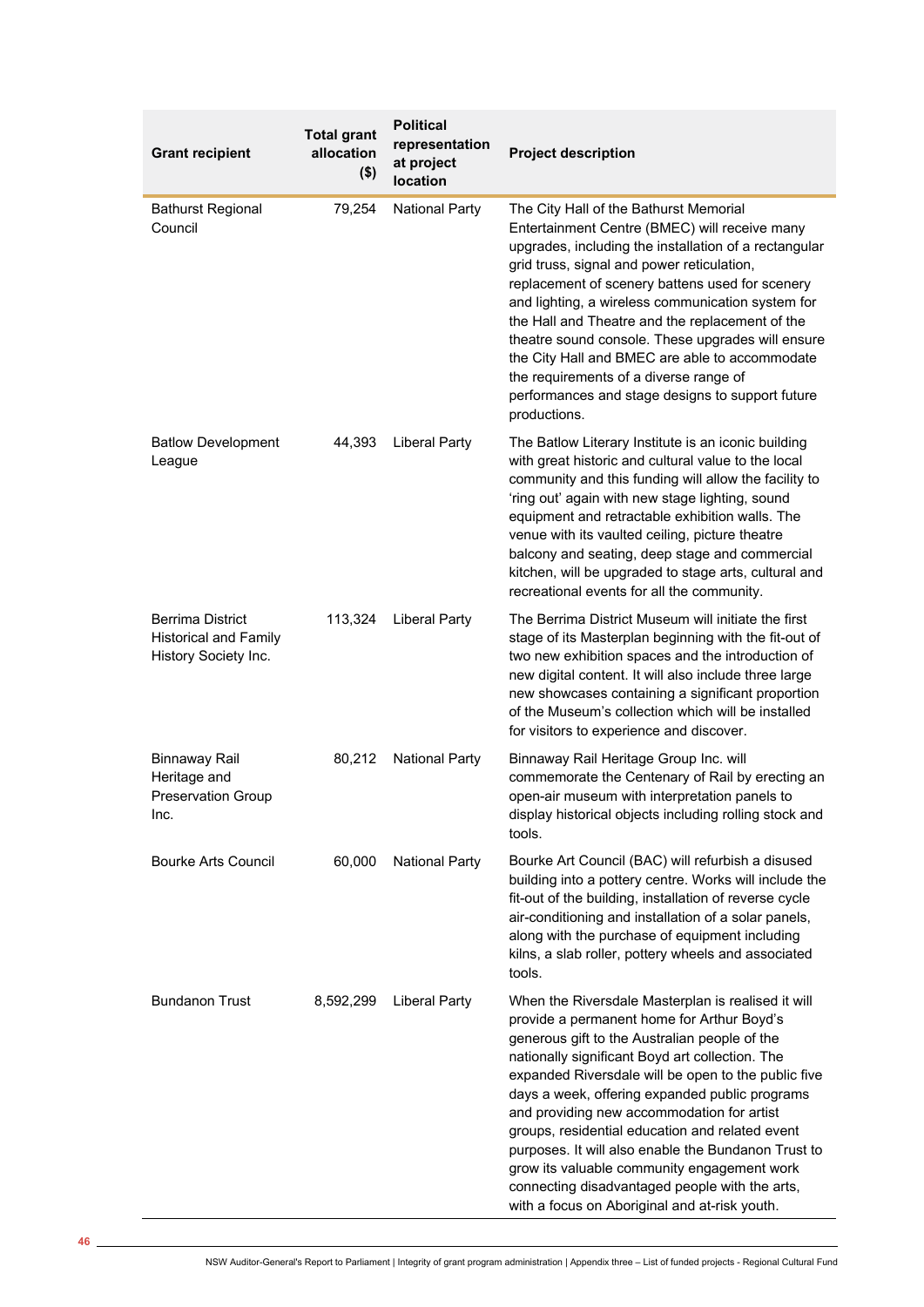| <b>Grant recipient</b>                | <b>Total grant</b><br>allocation<br>$($ \$) | <b>Political</b><br>representation<br>at project<br>location | <b>Project description</b>                                                                                                                                                                                                                                                                                                                                                                                                                                                                                                                                                                                                                                                                                                                                                                                                                                                               |
|---------------------------------------|---------------------------------------------|--------------------------------------------------------------|------------------------------------------------------------------------------------------------------------------------------------------------------------------------------------------------------------------------------------------------------------------------------------------------------------------------------------------------------------------------------------------------------------------------------------------------------------------------------------------------------------------------------------------------------------------------------------------------------------------------------------------------------------------------------------------------------------------------------------------------------------------------------------------------------------------------------------------------------------------------------------------|
| <b>Bunker Cartoon</b><br>Gallery Inc. | 37,368                                      | <b>National Party</b>                                        | The Bunker Cartoon Gallery is home to a valuable<br>collection of more than 23,000 original cartoons<br>dating back to the middle of last Century. These<br>works have a unique place in recording a comedic<br>view of Australian history, and it is viewed as<br>essential that this collection is adequately housed,<br>displayed and the artform protected. To achieve<br>this, the Gallery will receive a specialised<br>compactus storage unit which can store and<br>protect 30,000 original cartoon artworks, new<br>sound and projection equipment including a<br>projector, laptop computer, internal speakers,<br>screen, TV and microphones and an upgrade of<br>existing touch screen installation, computer and<br>POS system. Low energy lighting will also be<br>installed to ensure all works in the gallery are well<br>lit to further enhance the visitor experience. |
| <b>Byron Writers</b><br>Festival      | 80,100                                      | The Greens                                                   | 'Writers on the Road' brings leading Australian<br>authors to regional towns in northern NSW,<br>extending the activities of the Byron Writers<br>Festival and its school program StoryBoard. The<br>authors run free creative writing workshops in<br>schools and literary events in communities. 'Writers<br>on the Road' extends the reach and use of the<br>StoryBoard bus, a mobile piece of artistic<br>infrastructure containing a library, miniature writing<br>room and creative resources. It celebrates and<br>extends the power of books, stories and writing to<br>create connection and a sense of community.                                                                                                                                                                                                                                                              |
| <b>Clarence Valley</b><br>Council     | 7,621,480                                   | <b>National Party</b>                                        | The rejuvenated and expanded Grafton Regional<br>Gallery will deliver a regional arts and creative<br>destination for the Clarence Valley. The project will<br>provide a new, national standard, main gallery and<br>storage for the collection above flood level.<br>Repurposed workshop and exhibition facilities will<br>improve and expand events and artist engagement<br>and increase visitor accessibility. Energy-efficient<br>cooling and heating will improve the sustainability<br>of the gallery and enhance the visitor experience.                                                                                                                                                                                                                                                                                                                                         |
| <b>Cobar Shire Council</b>            | 295,603                                     | <b>National Party</b>                                        | Weatherproofing the Great Cobar Heritage Centre<br>will preserve the building and its wonderful<br>collection of exhibits and artefacts. The building<br>needs a chemical damp course to stop rising damp<br>and salinity and a new roof, windows and doors to<br>stop water and dust entering and to reduce pest<br>incursions. The weatherproofed centre will allow<br>better use of the existing space including increased<br>exhibition space, improved safety and a more<br>comfortable experience for visitors.                                                                                                                                                                                                                                                                                                                                                                    |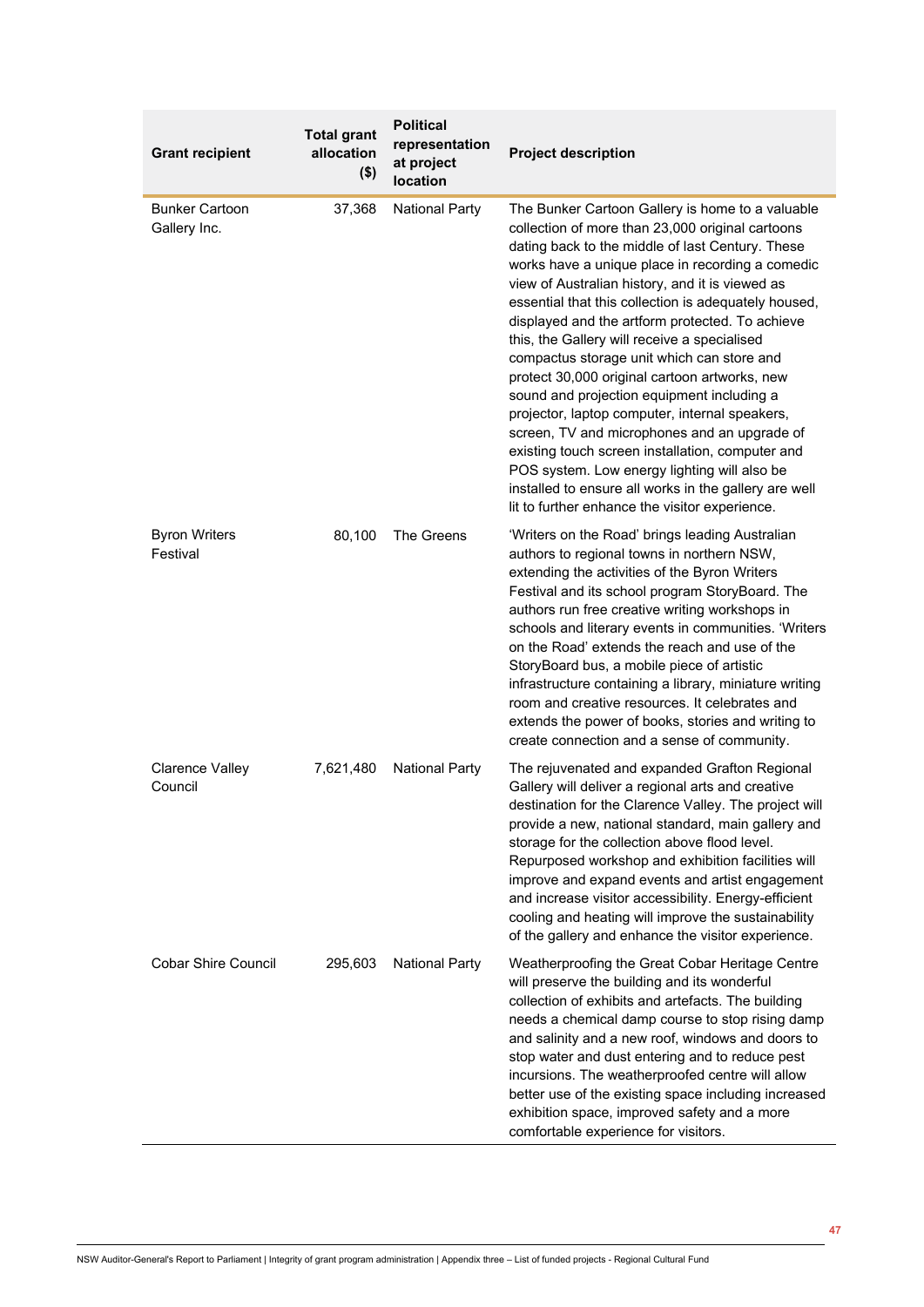| <b>Grant recipient</b>                                     | <b>Total grant</b><br>allocation<br>$($ \$) | <b>Political</b><br>representation<br>at project<br>location | <b>Project description</b>                                                                                                                                                                                                                                                                                                                                                                                                                                                                                                                                                                                                                                                                                                                                                               |
|------------------------------------------------------------|---------------------------------------------|--------------------------------------------------------------|------------------------------------------------------------------------------------------------------------------------------------------------------------------------------------------------------------------------------------------------------------------------------------------------------------------------------------------------------------------------------------------------------------------------------------------------------------------------------------------------------------------------------------------------------------------------------------------------------------------------------------------------------------------------------------------------------------------------------------------------------------------------------------------|
| <b>Coffs Harbour</b><br><b>Creative Arts Group</b><br>Inc. | 31,236                                      | <b>National Party</b>                                        | In 2016 Coffs Harbour Creative Arts Group Inc.<br>(CHCAG) embarked on a four-staged project to<br>improve the gallery facilities. This funding will<br>support the completion of stage three, which<br>includes installing insulation and ceilings in the<br>main workroom and the Gallery, installing air<br>conditioning and new glass doors, refitting lighting<br>and fans as well as repainting the internal space.                                                                                                                                                                                                                                                                                                                                                                 |
| Creative<br>Mullumbimby Inc.                               | 25,928                                      | The Greens                                                   | Funding will enable the creation of 'The Ark' - a<br>solar powered shipping container equipped and<br>fitted-out as an off-grid workshop, shelter, stage,<br>and store. This project will help promote and<br>support public art installation, performance, circus,<br>community events and festivals in Mullumbimby<br>and surrounding regions. The Ark will include a<br>1KW off-grid solar power system, benches, storage<br>facilities, mobile stage units and a lighting rig that<br>will support remote performances, art installations,<br>small scale fabrications and administration of<br>community events. The facility will be developed<br>and tested in the context of small community art<br>projects in 2018 before being available for loan or<br>hire from early 2019. |
| Dubbo Regional<br>Council and Old<br>Dubbo Gaol            | 600,000                                     | <b>National Party</b>                                        | The redevelopment of the Old Dubbo Gaol<br>exhibition will create opportunities to increase<br>cultural tourism to this state heritage listed site and<br>the Dubbo region. The upgrade will further<br>strengthen the visitor experience to meet the<br>current and future needs of a wide demographic<br>including cultural tourism, educational tourism,<br>entertainment, those visiting friends and relatives<br>and general destination tourists.                                                                                                                                                                                                                                                                                                                                  |
| <b>Flying Fruit Fly</b><br>(Circus) Foundation             | 43,497                                      | <b>Liberal Party</b>                                         | The expansion of facilities at Australia's youth<br>circus headquarters in Albury will introduce major<br>new circus apparatus to the open access programs<br>of the celebrated Flying Fruit Fly Circus. This will<br>significantly increase capacity and enhance<br>community participation. Sustainability of the<br>building will also be improved with new solar<br>panels expected to significantly reduce power<br>costs.                                                                                                                                                                                                                                                                                                                                                          |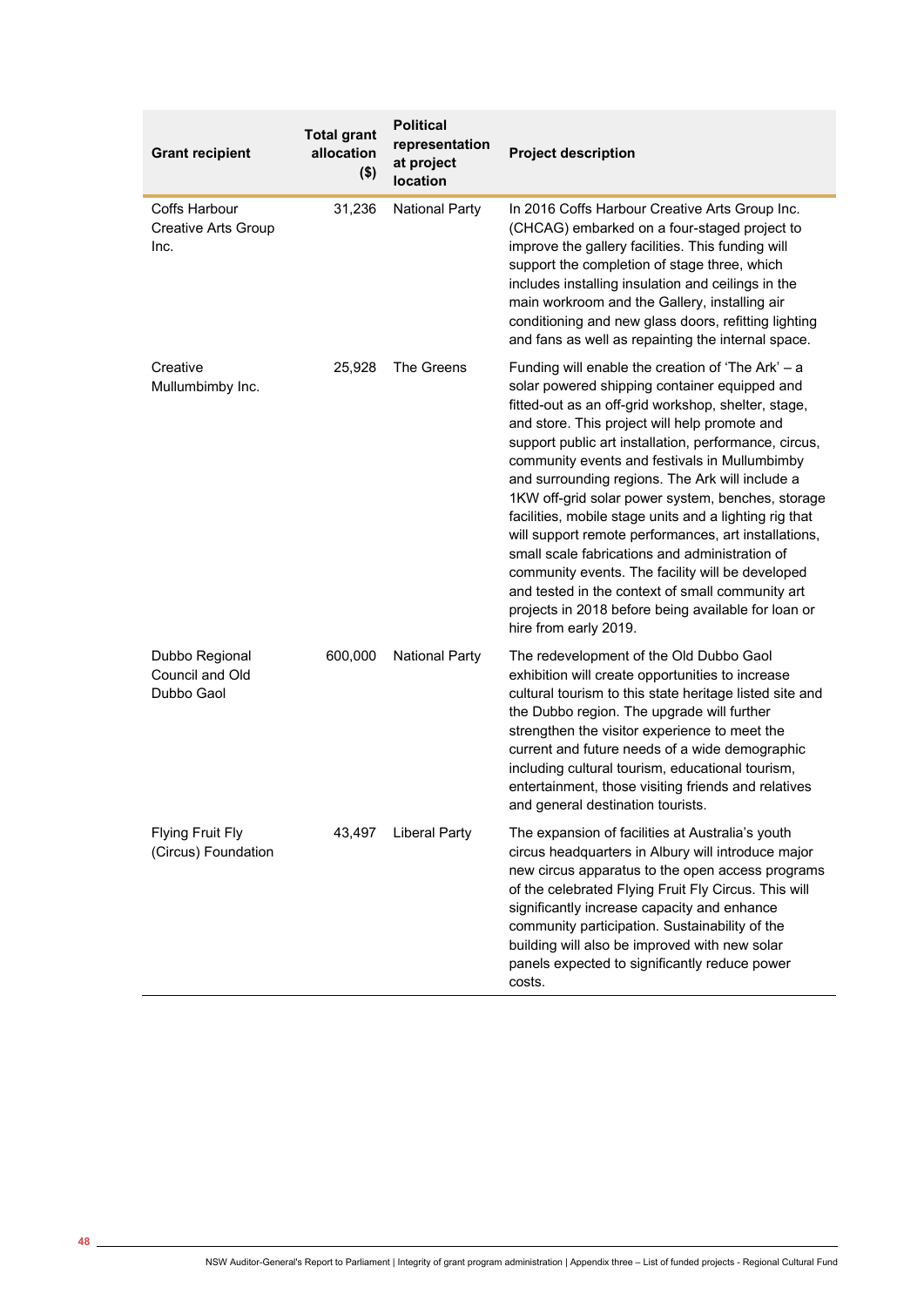| <b>Grant recipient</b>              | <b>Total grant</b><br>allocation<br>$($ \$) | <b>Political</b><br>representation<br>at project<br>location | <b>Project description</b>                                                                                                                                                                                                                                                                                                                                                                                                                                                                                                                                                                                                                                                                                                                                                                              |
|-------------------------------------|---------------------------------------------|--------------------------------------------------------------|---------------------------------------------------------------------------------------------------------------------------------------------------------------------------------------------------------------------------------------------------------------------------------------------------------------------------------------------------------------------------------------------------------------------------------------------------------------------------------------------------------------------------------------------------------------------------------------------------------------------------------------------------------------------------------------------------------------------------------------------------------------------------------------------------------|
| Goulburn Mulwaree<br>Council        | 4,500,000                                   | <b>Liberal Party</b>                                         | Goulburn's historic Old Town Hall will soon be<br>redeveloped into a state-of-the-art performing arts<br>centre for the region. A contemporary extension to<br>the original 1887 building will create a 440-seat<br>auditorium with tiered seating on two levels, and<br>full front and back-of-house services including a<br>café and bar. The theatre will have the highest<br>technical specifications to facilitate use for<br>theatrical, music, dance and spoken word<br>performances. The foyer will be able to be<br>converted to a small performance space for an<br>audience of 100 or be used for larger conferences<br>and events. Currently Goulburn does not have a<br>professional standard performing arts venue, so<br>this project will transform the cultural life of the<br>region. |
| Goulburn Regional<br>Conservatorium | 1,300,000                                   | <b>Liberal Party</b>                                         | The development of a creative precinct and<br>renewed facilities will provide a central creative<br>space for Goulburn's local community to<br>collaborate and stimulate imaginations. The<br>precinct will offer spaces for rehearsal,<br>performance, professional development,<br>community collaboration and creative exploration.<br>Located in central Goulburn and part of the<br>Goulburn Regional Conservatorium facilities, this<br>creative and innovative precinct will provide a wide<br>range of opportunities for regional cultural<br>enrichment and increase access and participation<br>in the arts.                                                                                                                                                                                  |
| Great Lakes Art<br>Society          | 49,513                                      | <b>National Party</b>                                        | This funding will allow the Great Lakes Art Society<br>to renovate the interior storage, kitchen and office<br>area of their Gallery. The funding will also enable<br>the society to create additional exhibition space,<br>install a contemporary lighting system and<br>construct a reception desk. The facility provides<br>significant recreational, educational and social<br>benefits to the people of the greater<br>Forster/Tuncurry region, especially those with<br>mental and physical health issues.                                                                                                                                                                                                                                                                                        |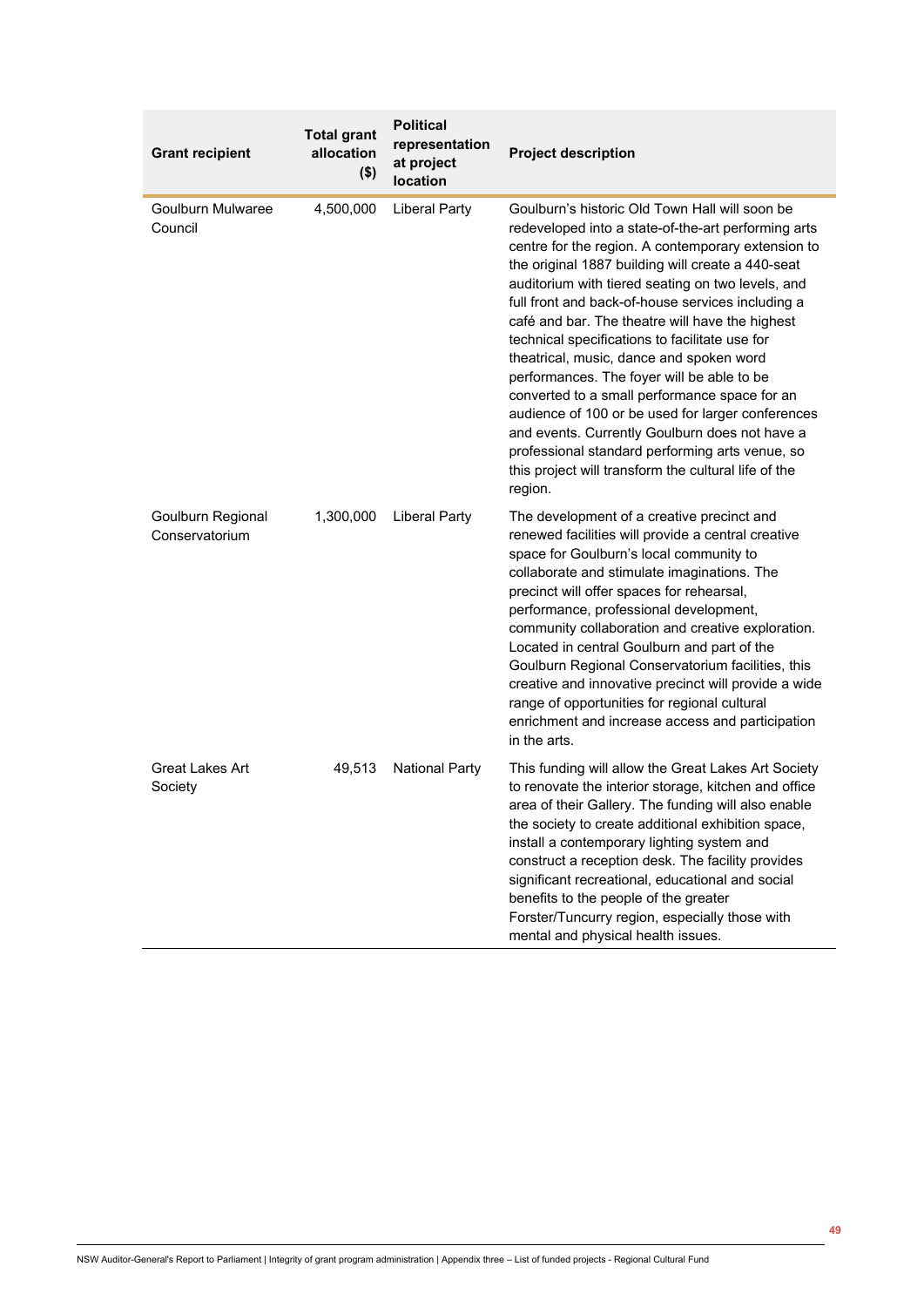| <b>Grant recipient</b>                                         | <b>Total grant</b><br>allocation<br>$($ \$) | <b>Political</b><br>representation<br>at project<br>location | <b>Project description</b>                                                                                                                                                                                                                                                                                                                                                                                                                                                                                                                                                                                                                                                                                                                                                                                |
|----------------------------------------------------------------|---------------------------------------------|--------------------------------------------------------------|-----------------------------------------------------------------------------------------------------------------------------------------------------------------------------------------------------------------------------------------------------------------------------------------------------------------------------------------------------------------------------------------------------------------------------------------------------------------------------------------------------------------------------------------------------------------------------------------------------------------------------------------------------------------------------------------------------------------------------------------------------------------------------------------------------------|
| <b>Griffith City Council</b>                                   | 663,175                                     | <b>National Party</b>                                        | Griffith Regional Theatre will receive a major<br>upgrade and revitalisation of its current facilities.<br>Upgrades will include; new public toilets that meet<br>accessibility standards and include a parents'<br>room, the expansion and enhancement of the foyer<br>area with outdoor spaces to increase flexibility and<br>the renovation of dressing rooms (including<br>bathroom facilities). Air-conditioning will also be<br>installed in the Burley Griffin Room - the cabaret<br>and meeting space, as well as a new lighting desk<br>to support current multi-channel lighting systems<br>for local and touring productions. New acoustic<br>panelling in the auditorium will be installed to help<br>reduce feedback and improve sound quality<br>particularly for hearing impaired patrons. |
| Gulgong Holtermann<br>Museum                                   | 198,240                                     | <b>National Party</b>                                        | The Gulgong Holtermann Museum is being<br>upgraded so that it can showcase the<br>UNESCO-listed Holtermann Collection of<br>photographs as well as provide community<br>exhibition and workspaces. The next stage of the<br>project is the design, creation and setting up of the<br>interpretative and interactive exhibition together<br>with the fit-out of the new facility into restored gold<br>rush buildings and newly constructed galleries. The<br>State Library of NSW has been providing key<br>advice and support for the exhibition which will<br>allow visitors to interact with this outstanding<br>collection of photographs.                                                                                                                                                            |
| <b>Guyra and District</b><br><b>Historical Society</b><br>Inc. | 60,000                                      | <b>National Party</b>                                        | The Guyra Historical Museum will undergo a major<br>refurbishment and renovation, which includes<br>painting the whole building, electrical and plumbing<br>repairs, replacement of doors and flooring where<br>necessary, and the temporary removal of all<br>museum display objects whilst these works take<br>place. The project also includes a new research<br>space and upgrade of data research tools.                                                                                                                                                                                                                                                                                                                                                                                             |
| <b>Hilltops Council</b>                                        | 3,000,000                                   | <b>National Party</b>                                        | The centrepiece of a new Cultural, Community and<br>Education Precinct in Young will enhance cultural<br>opportunities for the whole community through<br>access to state-of-the-art facilities not currently<br>available in the region. Hilltops Council, in<br>partnership with School Infrastructure NSW, is<br>planning a purpose-built joint-use facility with<br>Young High School to provide a joint-use library<br>service and a range of other services that currently<br>don't exist in the Hilltops community. These include<br>an arts workshop and exhibition space, support for<br>tertiary education, a proactive youth focussed<br>wellbeing hub and a Wiradjuri learning and cultural<br>centre.                                                                                        |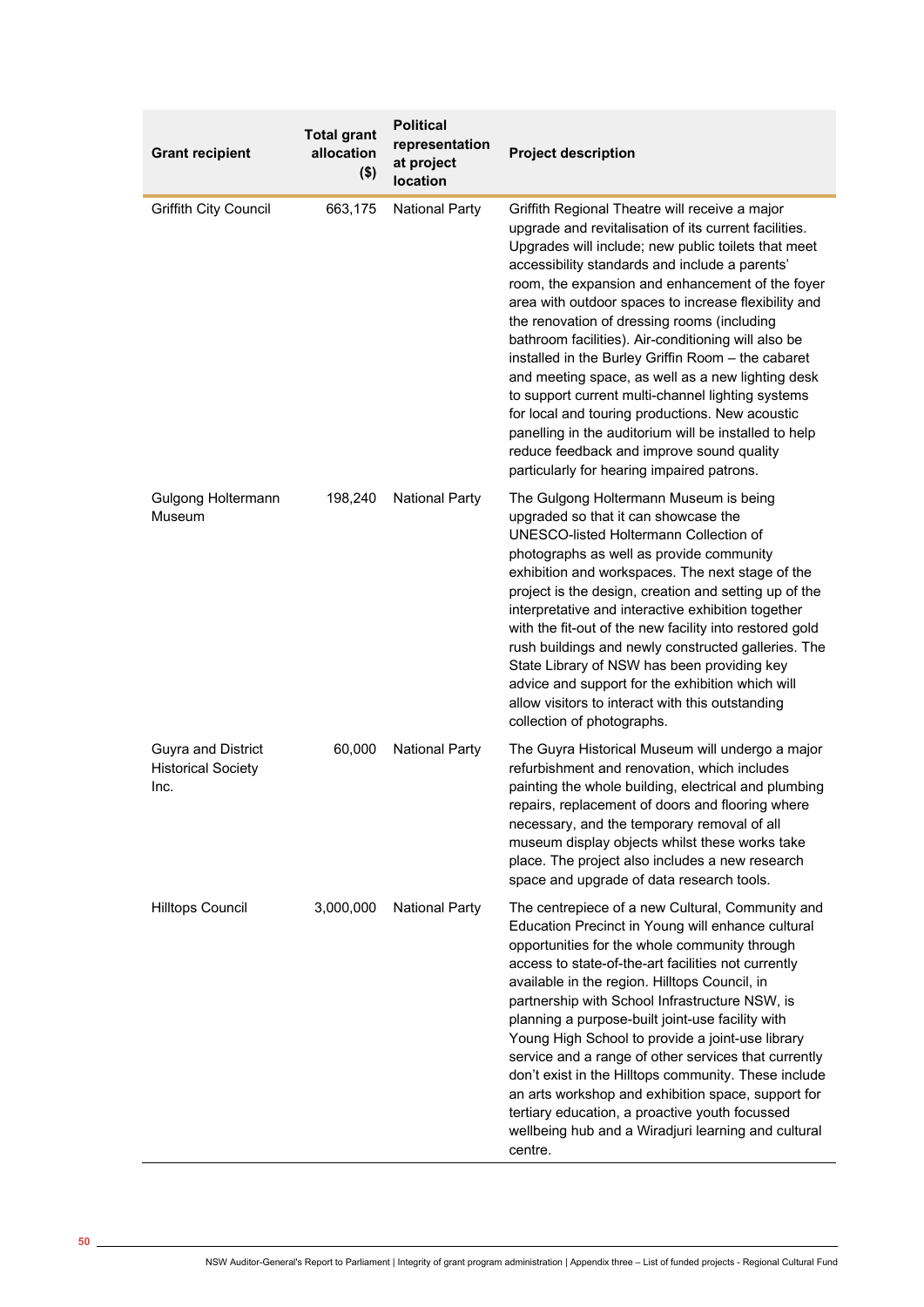| <b>Grant recipient</b>                               | <b>Total grant</b><br>allocation<br>$($ \$) | <b>Political</b><br>representation<br>at project<br>location | <b>Project description</b>                                                                                                                                                                                                                                                                                                                                                                                                                                                                                                                                                                                                                                                       |
|------------------------------------------------------|---------------------------------------------|--------------------------------------------------------------|----------------------------------------------------------------------------------------------------------------------------------------------------------------------------------------------------------------------------------------------------------------------------------------------------------------------------------------------------------------------------------------------------------------------------------------------------------------------------------------------------------------------------------------------------------------------------------------------------------------------------------------------------------------------------------|
| <b>Inverell Shire</b><br>Council                     | 26,440                                      | <b>National Party</b>                                        | The upgrade of the Inverell Town Hall annex will<br>re-energise the arts landscape in Inverell by<br>boosting the capacity of the 1905 venue to host a<br>wider variety of events. Following the upgrade, the<br>annex will host arts, cultural and heritage events<br>including drama workshops, a pop-up theatre,<br>short films, acoustic live music performance,<br>contemporary dance, week-long artist-in-residence<br>programs and visual art exhibitions.                                                                                                                                                                                                                |
| Junee Shire Council                                  | 48,800                                      | <b>National Party</b>                                        | The Junee Athenium Theatre will benefit from the<br>installation of commercial sound and lighting to<br>complement the variety of events that occur at the<br>venue. The project is a high priority for the Junee<br>Shire Council and the Friends of the Athenium<br>Theatre who have played a major role in the<br>planning and refurbishment of the theatre over<br>many years.                                                                                                                                                                                                                                                                                               |
| Kyogle and District<br><b>Historical Society Inc</b> | 130,000                                     | <b>National Party</b>                                        | The Kyogle and District Historical Society Inc.<br>cares for a significant collection of antiques and<br>historical memorabilia including over 6,000<br>photographs. The Society will fit out a new facility<br>that will create a historical hub for the community,<br>school tours and visitors. The vision is for a<br>welcoming, vibrant place which inspires, informs<br>and delights visitors with engaging exhibitions,<br>stories and educational programs and activities.                                                                                                                                                                                               |
| Lake Macquarie City<br>Council                       | 735,789                                     | Independent                                                  | Stage three of Lake Macquarie City Art Gallery's<br>development will include an extended collection<br>storage and exhibition space (including a dedicated<br>space for contemporary Aboriginal arts practice), a<br>covered outdoor programming space, a<br>reconfigured entrance, a new efficient<br>air-conditioning and additional photovoltaic panels.<br>This project has become crucial due to rapidly<br>growing audiences, higher demands for<br>public/exhibition space, a rapidly developing<br>collection (including from a bequest), the<br>development and promotion of Aboriginal arts<br>practice, and environmental imperatives to reduce<br>carbon footprints. |
| Lake Macquarie City<br>Council                       | 1,346,661                                   | Independent                                                  | The Speers Point Multi Arts Space will be a new<br>multi-arts facility for the presentation of screen and<br>digital art, performance and music, installations,<br>workshops and offer a central hub for outdoor<br>creative activity within Speers Point Park. The<br>vision is for a contemporary, architect-designed<br>space that will fulfil the expanded role the Council<br>wants to play over the coming decade in nurturing<br>creative development and provide access to quality<br>arts and cultural experiences for residents and<br>visitors.                                                                                                                       |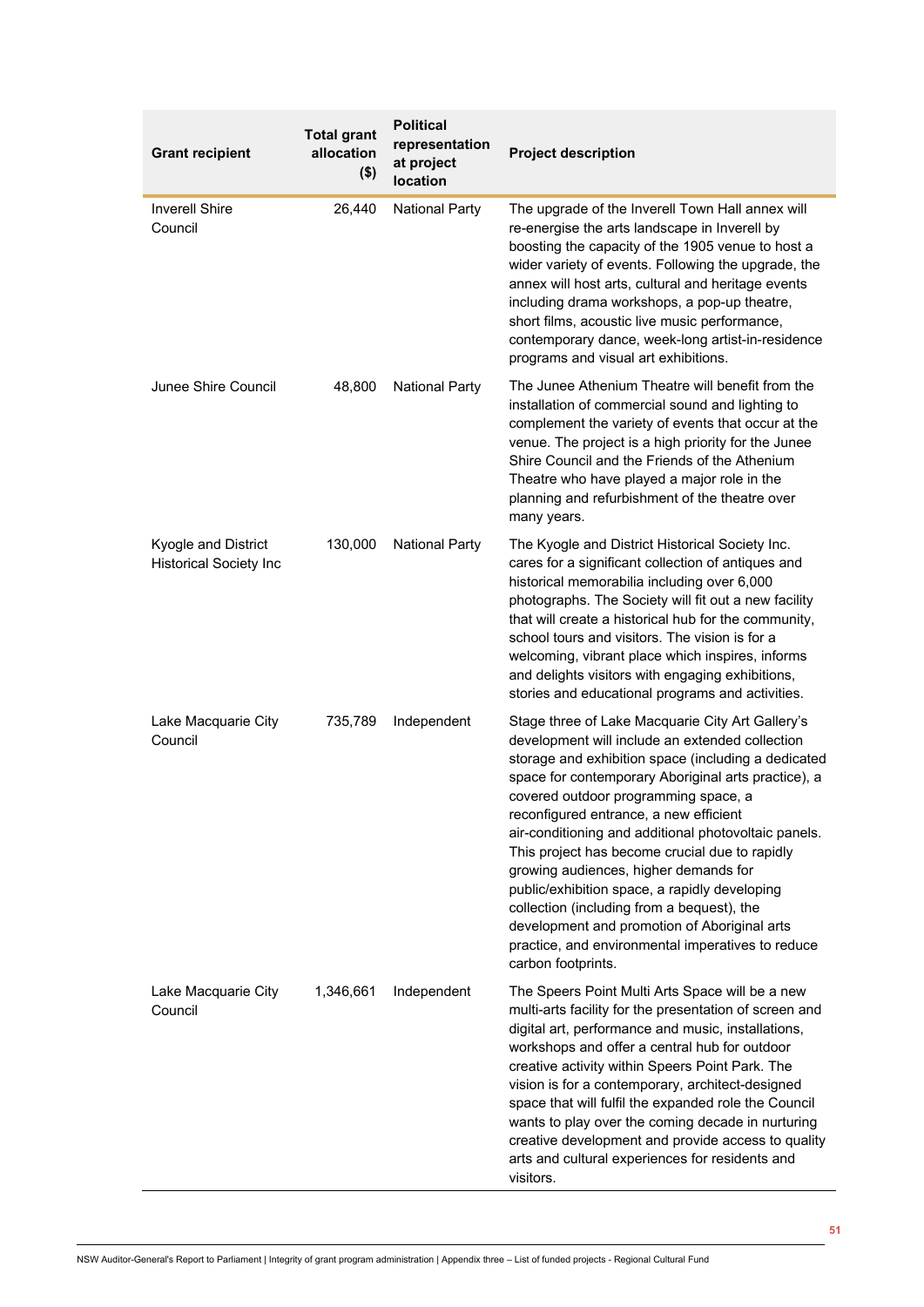| <b>Grant recipient</b>           | <b>Total grant</b><br>allocation<br>$($ \$) | <b>Political</b><br>representation<br>at project<br>location | <b>Project description</b>                                                                                                                                                                                                                                                                                                                                                                                                                                                                                                                                                     |
|----------------------------------|---------------------------------------------|--------------------------------------------------------------|--------------------------------------------------------------------------------------------------------------------------------------------------------------------------------------------------------------------------------------------------------------------------------------------------------------------------------------------------------------------------------------------------------------------------------------------------------------------------------------------------------------------------------------------------------------------------------|
| <b>Lithgow City Council</b>      | 775,664                                     | <b>National Party</b>                                        | Lithgow's Union Theatre will be transformed to<br>support increased participation in a thriving arts<br>and cultural sector in the local community and<br>region. The project involves enhancing the<br>back-of-house facilities, upgrading audio and<br>lighting equipment, new lifts, staging, curtains and<br>dress room facilities.                                                                                                                                                                                                                                        |
| <b>Lockhart Shire</b><br>Council | 72,920                                      | <b>Liberal Party</b>                                         | The Greens Gunyah Museum in Lockhart will<br>expand into an adjacent building and redesign its<br>display of nationally significant machinery. There<br>will be safe, accessible spaces for all visitors and<br>additional space for machinery and rural-related<br>exhibitions. The project is a partnership between<br>Lockhart Shire Council and the Greens Gunyah<br>Museum (Lockhart and District Historical Society).                                                                                                                                                    |
| Mid Coast Council                | 20,959                                      | <b>National Party</b>                                        | This funding will allow Mid Coast Council to<br>commission architectural plans, construction<br>drawings and theatre consultant plans for a<br>versatile flat-floor performance and rehearsal<br>space at the Manning Entertainment Centre in<br>Taree.                                                                                                                                                                                                                                                                                                                        |
| <b>Mid Coast Council</b>         | 58,393                                      | <b>National Party</b>                                        | The Manning Entertainment Centre will install new<br>sound equipment, including speakers and<br>amplifiers which will meet the specific needs of the<br>Entertainment Centre. The Manning Entertainment<br>Centre ('MEC') is in Taree and is the only<br>performing arts centre in the region. The MEC<br>hosts 95 performances each year with annual<br>audiences of 27,000 people. This sound upgrade<br>will mean that the MEC is better equipped to host<br>performances by major touring acts as well as by<br>local performers, amateur theatre groups and<br>schools.   |
| Mid Coast Council                | 1,550,000                                   | <b>National Party</b>                                        | This project will enable Mid Coast Council to<br>construct and fit-out a versatile flat-floor<br>performance and rehearsal space at the Manning<br>Entertainment Centre in Taree. The new space will<br>provide affordable rehearsal space as well as an<br>intimate and versatile performance space for local<br>performers. It will also allow for professional touring<br>products such as cabaret, comedy, film screenings,<br>chamber and contemporary music that local<br>audiences are not currently able to experience due<br>to the current limitations of the venue. |
| Mid Coast Council                | 80,000                                      | <b>National Party</b>                                        | This project will help fund the revitalisation of the<br>Manning Regional Art Gallery to better serve,<br>connect and engage with the communities of the<br>Mid Coast region, by improving access and<br>facilities, creating an Artist-in-residence studio<br>space as well as new exhibition space to support<br>both emerging and local artists.                                                                                                                                                                                                                            |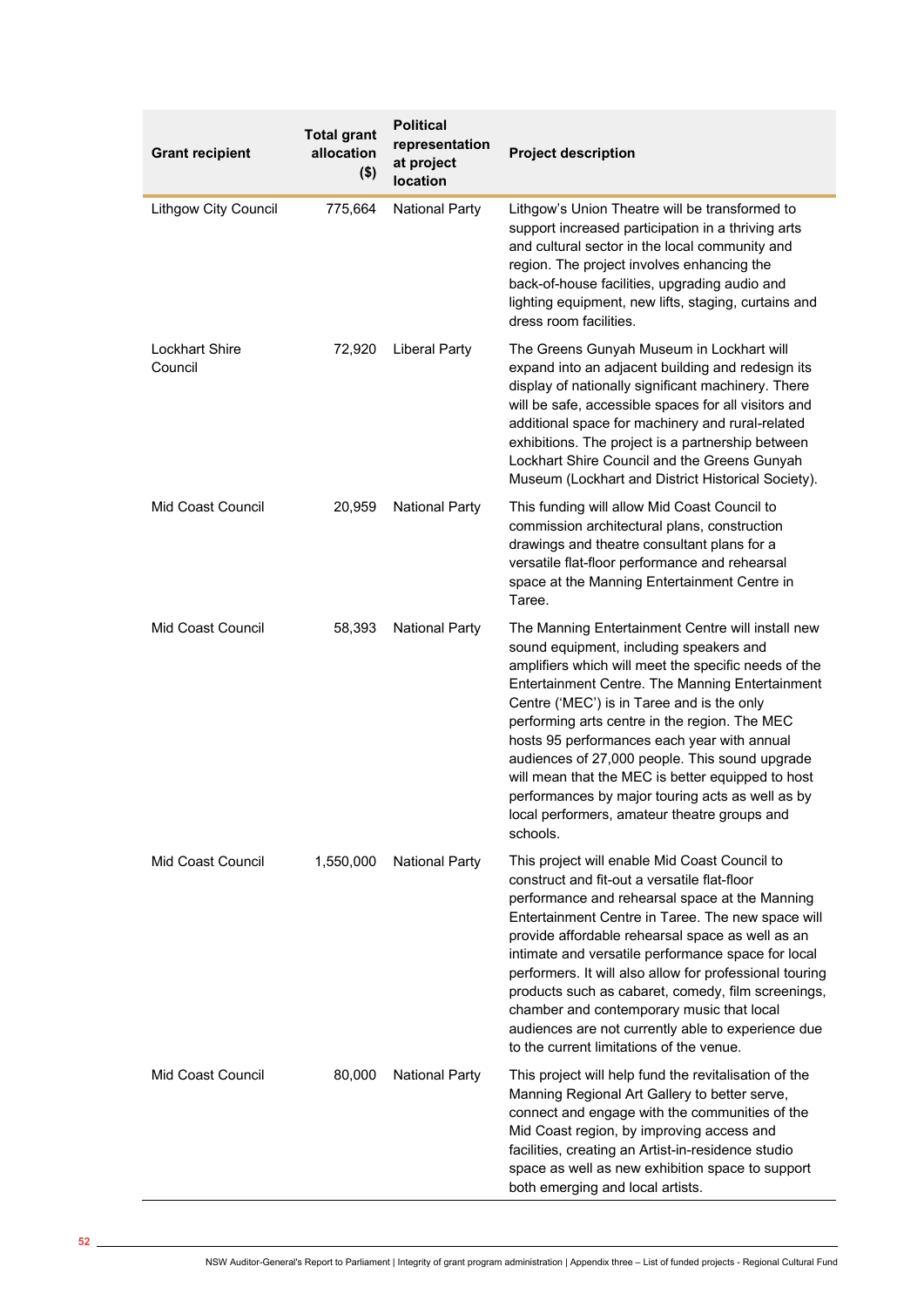| <b>Grant recipient</b>                          | <b>Total grant</b><br>allocation<br>$($ \$) | <b>Political</b><br>representation<br>at project<br>location | <b>Project description</b>                                                                                                                                                                                                                                                                                                                                                                                                                                                                                                                                                                                                            |
|-------------------------------------------------|---------------------------------------------|--------------------------------------------------------------|---------------------------------------------------------------------------------------------------------------------------------------------------------------------------------------------------------------------------------------------------------------------------------------------------------------------------------------------------------------------------------------------------------------------------------------------------------------------------------------------------------------------------------------------------------------------------------------------------------------------------------------|
| Moree Plains Shire<br>Council                   | 1,052,182                                   | <b>National Party</b>                                        | The Moree Civic Precinct - incorporating the<br>Memorial Hall, Banquet Hall and Moree Plains<br>Library $-$ is an iconic 1923 building set in the heart<br>of Moree's main street. It has long been the home<br>of the dramatic arts for the region. However, it<br>needs redevelopment to satisfy the current and<br>future requirements of theatrical and dance groups,<br>visiting stage shows, schools and community<br>groups. The redevelopment will improve heating<br>and cooling, access, amenities, acoustics, and fire<br>safety. It will also provide access for people with a<br>disability and a safe and modern stage. |
| Murrah Hall<br>Preservation<br>Association Inc. | 70,000                                      | <b>Liberal Party</b>                                         | The Murrah Metamorphosis aims to increase the<br>accessibility, viability and cultural reach of the<br>historic Murrah Hall by equipping it with a portable<br>in-house public address system and digital lighting<br>for live music and theatre. The Murrah<br>Metamorphosis has the support of the local<br>community, Bega Valley Shire Council, South East<br>Arts, and visiting and local artists.                                                                                                                                                                                                                               |
| <b>Muswellbrook Shire</b><br>Council            | 28,000                                      | <b>National Party</b>                                        | Anchored by the Muswellbrook Art Prize and<br>presented by Muswellbrook Regional Art Centre,<br>Culture Harvest is an Autumn Celebration with a<br>three-day program of visual art, contemporary<br>dance, music and performance. This project aims<br>to broaden the awareness of the Art Prize, engage<br>new audiences for the Muswellbrook Regional Art<br>Centre and promote the cultural vibrancy of the<br>Upper Hunter. The Festival is a partnership<br>between Muswellbrook Regional Art Centre,<br>Muswellbrook Council, Arts Upper Hunter, the<br>Upper Hunter Conservatorium of Music and<br>Catapult Dance.             |
| Muswellbrook Shire<br>Council                   | 135,300                                     | <b>National Party</b>                                        | Muswellbrook Regional Art Centre, the premier<br>gallery for the Upper Hunter region, will install an<br>updated climate control system to protect the<br>significant Max Watters Collection and other<br>artworks and meet the standards required to host<br>travelling exhibitions and ensure the comfort of<br>staff and visitors. The centre's upgrade also<br>includes energy-efficient LED lighting for the<br>gallery space and a modern sound system for<br>multi-media installations and public events.                                                                                                                      |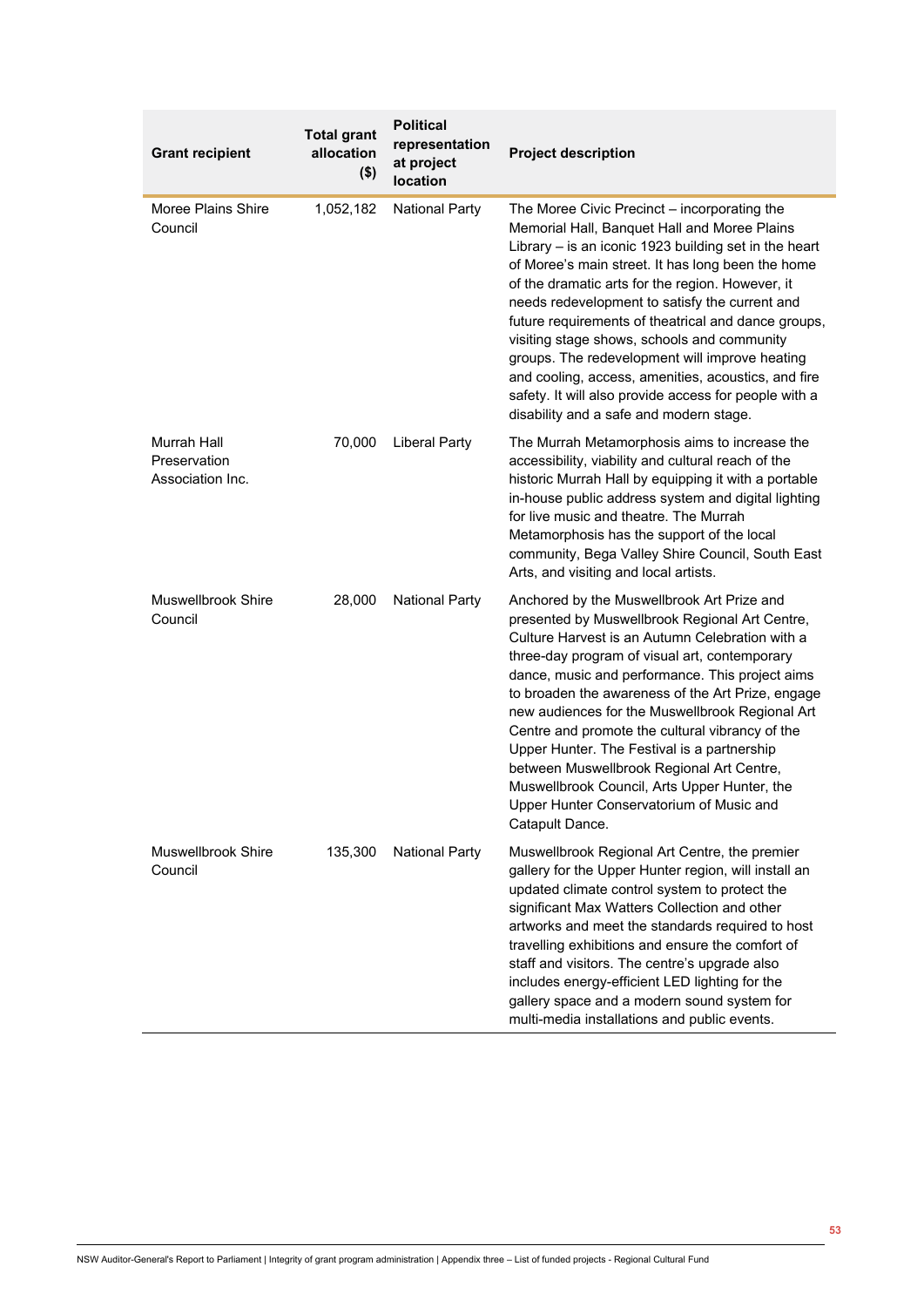| <b>Grant recipient</b>                                                     | <b>Total grant</b><br>allocation<br>$($ \$) | <b>Political</b><br>representation<br>at project<br>location | <b>Project description</b>                                                                                                                                                                                                                                                                                                                                                                                                                                                                                                                                                                                                                                                                                     |
|----------------------------------------------------------------------------|---------------------------------------------|--------------------------------------------------------------|----------------------------------------------------------------------------------------------------------------------------------------------------------------------------------------------------------------------------------------------------------------------------------------------------------------------------------------------------------------------------------------------------------------------------------------------------------------------------------------------------------------------------------------------------------------------------------------------------------------------------------------------------------------------------------------------------------------|
| NAISDA Dance<br>College                                                    | 117,164                                     | Labor Party                                                  | NAISDA plans to develop its current NSW Central<br>Coast campus into a flagship, international precinct<br>for Indigenous creative learning to be called Naya<br>Wa Yugali which means 'we dance' in Darkinjung<br>language. The new precinct will be a 'ngura', a<br>gathering place where Indigenous artists from<br>across the world can meet and exchange ideas,<br>knowledge and skills. It will be a learning hub,<br>offering a unique understanding of the<br>development of Australian and international<br>contemporary Indigenous dance for Australian<br>students and arts practitioners, and will include a<br>state-of-the-art auditorium which can also host<br>visiting performance companies. |
| Nambucca<br><b>Community and Arts</b><br>Centre Committee of<br>Management | 40,534                                      | <b>National Party</b>                                        | The Nambucca Community and Arts building,<br>originally a School of Arts built in 1890 will receive<br>a stage lighting upgrade, new stage curtains and<br>refurbishment to the timber floors.                                                                                                                                                                                                                                                                                                                                                                                                                                                                                                                 |
| Nambucca Shire<br>Council                                                  | 32,500                                      | <b>National Party</b>                                        | The existing historical Bowraville Theatre will<br>receive new lighting, sound and wiring that will<br>enhance the delivery of all performances held at<br>this historical venue, in addition to reducing<br>electricity and energy usage. With these upgrades<br>the Bowraville Theatre is set to be the 'go-to' venue<br>in the Nambucca Valley and will vastly improve<br>performers and visitor's experiences.                                                                                                                                                                                                                                                                                             |
| Narrabri Shire<br>Council                                                  | 9,480                                       | <b>National Party</b>                                        | Narrabri Shire Council will purchase an outdoor<br>cinema screen and operating accessories for use<br>throughout the shire (and adjoining shires when<br>requested). It will provide cinematic, cultural and<br>artistic experiences for the broader community and<br>be available for community fundraising activities.<br>The equipment will be based in Narrabri and<br>transported to various locations as needed to serve<br>the needs of community groups, outlying towns<br>and neighbouring shires.                                                                                                                                                                                                    |
| <b>Northern Rivers</b><br>Conservatorium                                   | 636,172                                     | <b>National Party</b>                                        | The refurbishment of the Northern Rivers<br>Conservatorium's historic building will improve<br>access for all members of the community through<br>the installation of a lift and internal ramps and<br>upgrade of all amenities. The teaching,<br>administrative and public spaces will also be<br>refurbished so that the physical space reflects the<br>excellence of the conservatorium's music<br>education, presentation and participation activities.                                                                                                                                                                                                                                                    |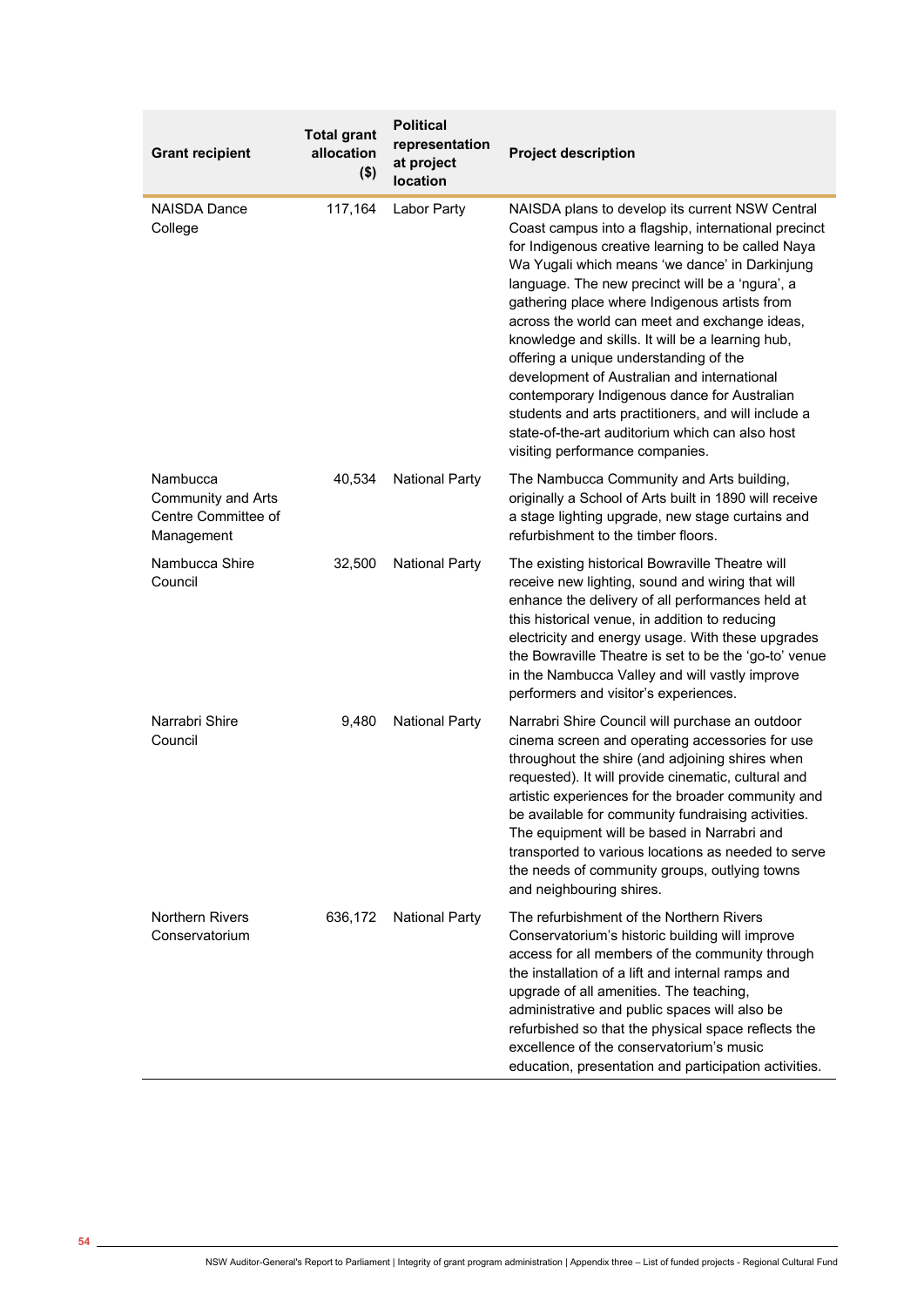| <b>Grant recipient</b>                          | <b>Total grant</b><br>allocation<br>$($ \$) | <b>Political</b><br>representation<br>at project<br>location | <b>Project description</b>                                                                                                                                                                                                                                                                                                                                                                                                                                                                                                   |
|-------------------------------------------------|---------------------------------------------|--------------------------------------------------------------|------------------------------------------------------------------------------------------------------------------------------------------------------------------------------------------------------------------------------------------------------------------------------------------------------------------------------------------------------------------------------------------------------------------------------------------------------------------------------------------------------------------------------|
| <b>Orange City Council</b>                      | 4,052,990                                   | Shooters,<br>Fishers and<br><b>Farmers Party</b>             | Extending the Orange Regional Gallery will provide<br>additional storage and exhibition spaces and<br>enable the gallery to resume acquiring modern and<br>contemporary works. It will then be able to<br>capitalise on its current reputation through the<br>increased exhibition of those works, ensuring its<br>continuing relevance as a collecting institution for<br>future generations.                                                                                                                               |
| <b>Parkes Shire Council</b>                     | 2,000,000                                   | Shooters,<br>Fishers and<br><b>Farmers Party</b>             | Parkes Shire Library will reinvent itself with an<br>innovative and modern expansion project to deliver<br>new dynamic art and cultural spaces including a<br>gallery and an intergenerational maker space. The<br>new architect-designed indoor and outdoor space<br>will also provide areas for children's programs,<br>meetings, quiet study, connecting with technology,<br>and green space. The communities of Parkes,<br>Peak Hill, Trundle, Tullamore, Cookamidgera and<br>Bogan Gate will benefit from this project. |
| Queanbeyan<br>Palerang Council                  | 40,000                                      | <b>National Party</b>                                        | Finders Keepers funding will enable the creation of<br>a vibrant arts shopfront located within The Q<br>Exhibition Space in the Queanbeyan Performing<br>Arts Centre. Funding will assist to fit-out the first<br>third of the current exhibition space to operate as a<br>shopfront to promote, profile and sell high quality,<br>locally produced art and craft of the<br>Queanbeyan-Palerang region. The shopfront will fill<br>a niche gap in the regional marketplace.                                                  |
| Queanbeyan<br>Palerang Regional<br>Council      | 999,000                                     | <b>National Party</b>                                        | Refurbishment will transform the Bicentennial Hall<br>into a functional and multi-purpose space, allowing<br>it to form part of a 'cultural hub' and provide a<br>sought-after venue for current and potential users<br>in the performing arts, visual arts, community and<br>culture.                                                                                                                                                                                                                                       |
| Saltwater<br><b>Freshwater Arts</b><br>Alliance | 74,050                                      | <b>National Party</b>                                        | The Saltwater Freshwater Exhibition and Aboriginal<br>Art Award will tour to the Glasshouse Regional<br>Gallery in Port Macquarie, Coffs Harbour Regional<br>Gallery, Manning Regional Gallery in Taree and<br>the Wadjar Regional Aboriginal Art Gallery. The<br>Saltwater Freshwater Arts Alliance will run arts and<br>cultural programs in conjunction with the exhibition<br>including engaging an independent Aboriginal<br>curator to mentor an Aboriginal artist from each<br>area.                                  |
| Scone Films Inc.                                | 45,916                                      | <b>National Party</b>                                        | Scone Films Inc. will purchase and install digital<br>cinema screening and audio equipment and train<br>volunteers in its use to enable film screenings and<br>an annual short film festival. This project will<br>ensure that Scone Films are able to continue<br>screening current and vibrant films.                                                                                                                                                                                                                      |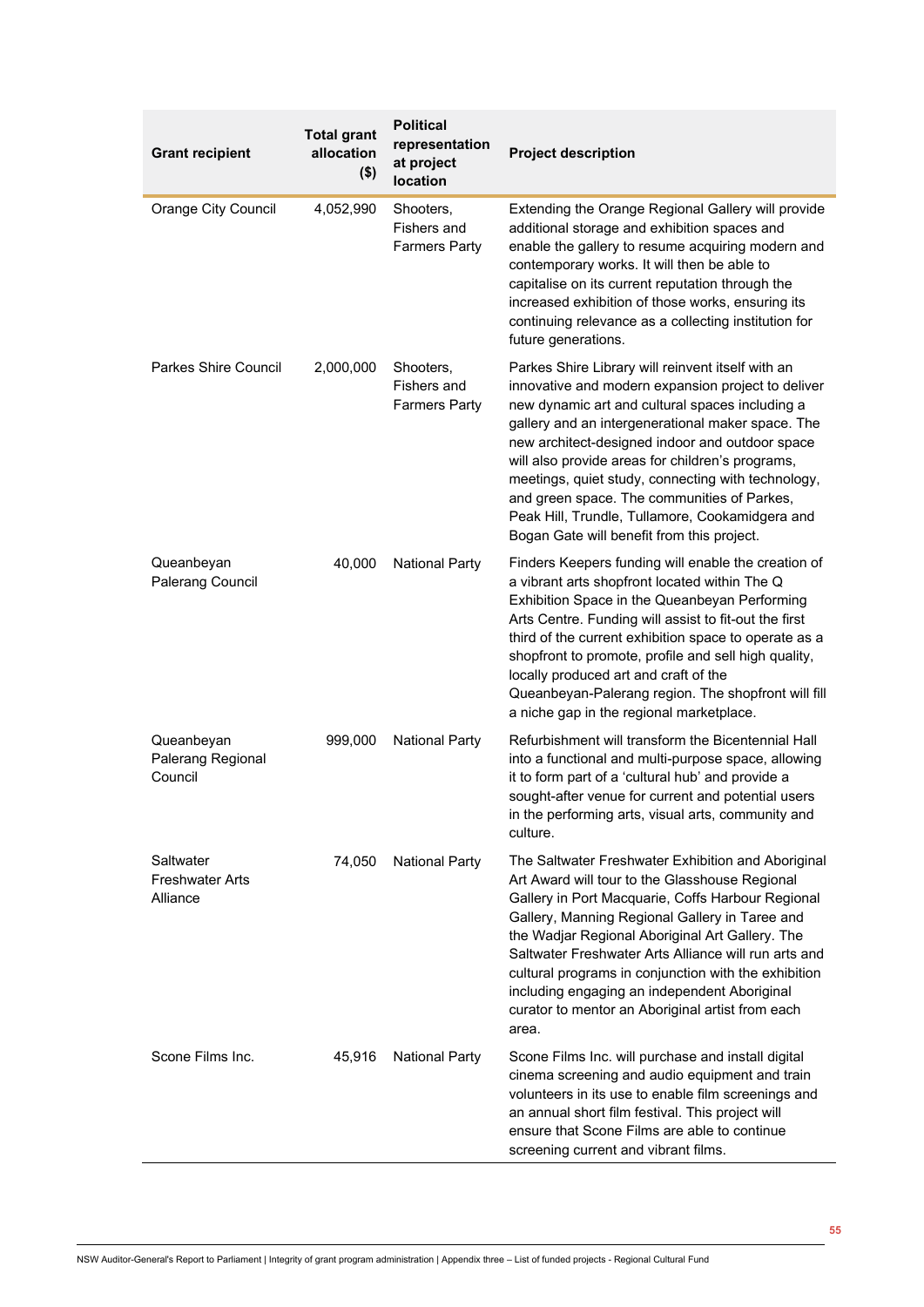| <b>Grant recipient</b>                                              | <b>Total grant</b><br>allocation<br>$($ \$) | <b>Political</b><br>representation<br>at project<br>location | <b>Project description</b>                                                                                                                                                                                                                                                                                                                                                                                                                                                                                                                                                                         |
|---------------------------------------------------------------------|---------------------------------------------|--------------------------------------------------------------|----------------------------------------------------------------------------------------------------------------------------------------------------------------------------------------------------------------------------------------------------------------------------------------------------------------------------------------------------------------------------------------------------------------------------------------------------------------------------------------------------------------------------------------------------------------------------------------------------|
| <b>Spiral Gallery</b><br>Co-operative Ltd                           | 18,000                                      | <b>Liberal Party</b>                                         | For its 20th year, the Spiral Gallery will undergo<br>renovations and refurbishments to improve the<br>exhibition, kitchen, office and collection spaces,<br>including the installation of a new hanging system<br>which will improve overall exhibition standards,<br>enable effective double hanging of artworks and<br>shorten installation time.                                                                                                                                                                                                                                               |
| Sulphide Street<br>Railway and<br><b>Historical Museum</b><br>Trust | 23,526                                      | <b>National Party</b>                                        | The 1920-40s Johns Bros Joyland fun fair<br>collection will finally have a permanent home with<br>the construction and fit-out of a shed to house this<br>significant element of Broken Hill's social and<br>recreational history. The collection includes a<br>merry-go-round, clowns, mini greyhound track,<br>enamel signs and more.                                                                                                                                                                                                                                                            |
| <b>Tamworth Regional</b><br>Council                                 | 52,805                                      | <b>National Party</b>                                        | The revitalisation of the Barraba Museum will<br>provide essential upgrades to the museum<br>buildings to better support site activation, place<br>making and access to the museum and its<br>collection. This volunteer run museum requires<br>essential building maintenance to provide a safe,<br>secure and accessible museum that adequately<br>cares for its collection.                                                                                                                                                                                                                     |
| <b>Tamworth Regional</b><br>Gallery                                 | 58,500                                      | <b>National Party</b>                                        | TRANSMIT will provide large-scale portable and<br>permanent digital screens to enable community<br>wide access to events occurring in places such as<br>state galleries and universities. It will also support<br>education programs for all ages and abilities. The<br>screens will be located inside the Tamworth<br>Regional Gallery and in other locations in the<br>region. TRANSMIT supports access to the arts in<br>regional Australia, the principle priority of the<br>gallery since it opened nearly 100 years ago.<br>TRANSMIT was launched on the gallery's<br>centenary 1 June 2019. |
| <b>Taree Film Society</b><br>Inc.                                   | 58,802                                      | <b>National Party</b>                                        | The installation of a Digital Cinema Initiatives (DCI)<br>projector at the Manning Valley Visitors Information<br>Centre will utilise the current seating, sound system<br>and screen to ensure its continued operation and<br>ability to increase the frequency of the screening<br>programme. This upgrade will enable the Society<br>to continue to collaborate with community partners<br>and to facilitate a film festival for the Manning<br>Valley.                                                                                                                                         |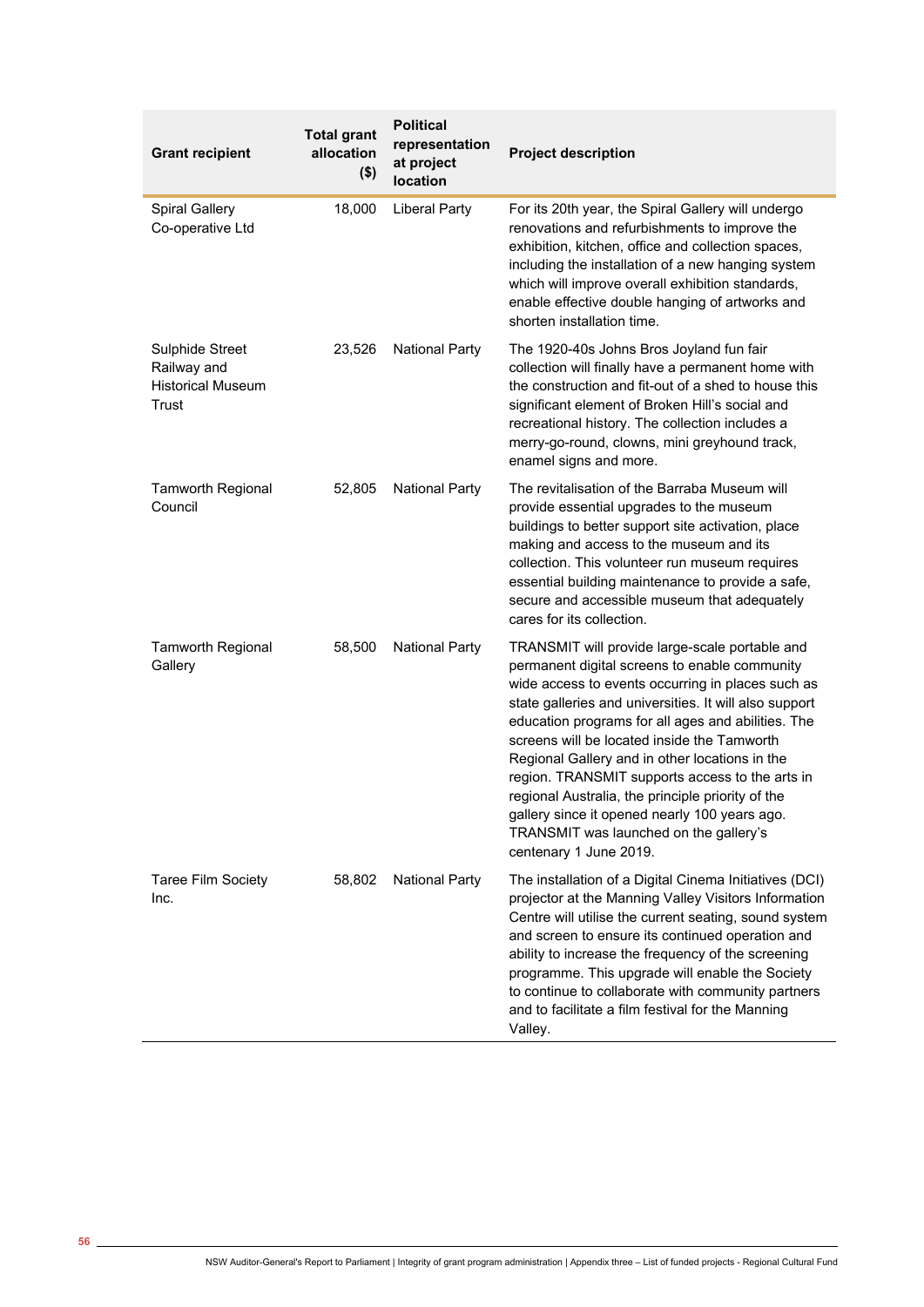| <b>Grant recipient</b>               | <b>Total grant</b><br>allocation<br>$($ \$) | <b>Political</b><br>representation<br>at project<br>location | <b>Project description</b>                                                                                                                                                                                                                                                                                                                                                                                                                                                                                                                                                                                                                                                                                    |
|--------------------------------------|---------------------------------------------|--------------------------------------------------------------|---------------------------------------------------------------------------------------------------------------------------------------------------------------------------------------------------------------------------------------------------------------------------------------------------------------------------------------------------------------------------------------------------------------------------------------------------------------------------------------------------------------------------------------------------------------------------------------------------------------------------------------------------------------------------------------------------------------|
| The Arts Centre<br>Cootamundra       | 60,000                                      | <b>National Party</b>                                        | The Arts Centre Cootamundra Fulcrum Project is<br>an organisational capacity building project that<br>focuses on soft infrastructure - its people:<br>volunteers, board and community. A decade of<br>renovations and building, including more than<br>7,000 hours of volunteer labour, has created a<br>wonderful venue of great cultural and financial<br>value to the community. The next phase for the<br>arts centre demands increased skills in<br>governance, administration and engagement to<br>realise its full community potential. Fulcrum will act<br>as a catalyst to improve the processes and<br>engagement of the organisation and place it on<br>track to increase its self-sustainability. |
| The CORRIDOR<br>project              | 142,715                                     | <b>National Party</b>                                        | Funding will develop a prototype for a fully<br>relocatable Museum of Visual Exchange (MOVE),<br>self-contained exhibition venue. A temporal<br>museum based on a commercial building typology<br>providing a hermetic environment to connect arts,<br>sites and communities. The concept for MOVE is<br>born out of a recognition that there are severe<br>restrictions and limitations for the display of gallery<br>and museum-based exhibitions outside of major<br>institutions. Consideration of the limited access and<br>exchange experienced by communities and<br>audiences who are not traditionally reached<br>through major art institutions has motivated this<br>project.                      |
| The Wired Lab                        | 64,124                                      | <b>National Party</b>                                        | The Wired Lab will utilise the funds to support the<br>installation and fit-out of two insulated shipping<br>containers for secure storage purposes, and the<br>purchase of infrastructure including a PA system,<br>an inflatable screen, and data projector to offer a<br>mobile outdoor cinema experience and a<br>high-quality PA (for screenings and live<br>performance) across the Eastern Riverina/South<br>West Slopes districts and surrounds.                                                                                                                                                                                                                                                      |
| <b>Tilligerry Arts Group</b><br>Inc. | 3,806                                       | <b>Country Labor</b><br>Party                                | The ongoing renovation and refurbishment of the<br>old Lemon Tree Passage Rural Fire Brigade<br>building will transform it into an art gallery,<br>workshop/meeting venue and source of community<br>information.                                                                                                                                                                                                                                                                                                                                                                                                                                                                                             |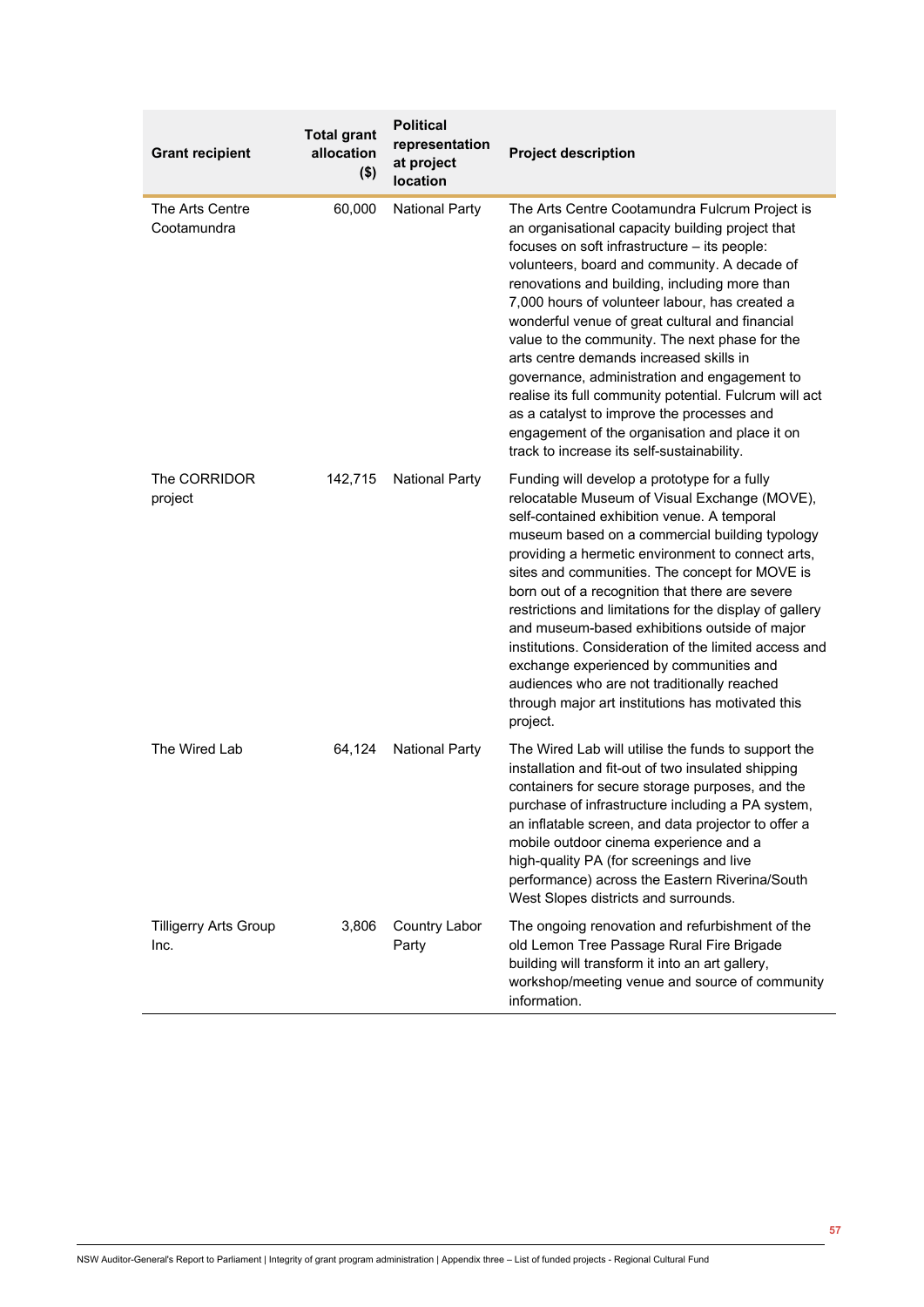| <b>Grant recipient</b>              | <b>Total grant</b><br>allocation<br>$($ \$) | <b>Political</b><br>representation<br>at project<br>location | <b>Project description</b>                                                                                                                                                                                                                                                                                                                                                                                                                                                                                                                                                                                                                                                           |
|-------------------------------------|---------------------------------------------|--------------------------------------------------------------|--------------------------------------------------------------------------------------------------------------------------------------------------------------------------------------------------------------------------------------------------------------------------------------------------------------------------------------------------------------------------------------------------------------------------------------------------------------------------------------------------------------------------------------------------------------------------------------------------------------------------------------------------------------------------------------|
| <b>Tweed Unlimited</b><br>Arts Inc. | 20,100                                      | <b>National Party</b>                                        | Tweed Unlimited Arts Inc. will receive a new kiln,<br>ventilation system and window upgrades to provide<br>better facilities for its art and creative groups, which<br>includes; spinning and weaving, creative fibre arts,<br>pottery, four art groups (using various media),<br>patchwork and quilting, mixed needlework/creative<br>crafts and cake decorating. As part of this upgrade<br>Tweed Unlimited Arts Inc. will also install two<br>accessible parking spaces which will provide<br>improved access to the facilities.                                                                                                                                                  |
| Uralla Shire Council                | 16,196                                      | <b>National Party</b>                                        | Uralla Shire Council has been approached by<br>Local Aboriginal Elders wishing to loan or donate<br>artefacts to preserve and assist the community in<br>learning about local cultural heritage. This display<br>will offer a diverse and distinctive cultural<br>experience by encouraging development and<br>growth in the regional cultural sector. The cabinets<br>will be placed in the soon-to-be-upgraded Visitor<br>Information Centre allowing tourists and locals to<br>experience and learn about the local Aboriginal<br>Culture and strengthen the relationships between<br>the Local Elders, Uralla Shire Council, the local<br>Community and the high tourist market. |
| Valley Movies Inc.                  | 42,699                                      | <b>Liberal Party</b>                                         | This Project will install high quality audio-visual<br>equipment at the Kangaroo Valley Hall including a<br>motorised screen; projector and Blu-ray player;<br>surround sound system with amplifiers; and<br>hearing augmentation. The Hall is a Council owned<br>and managed heritage building, which is used by<br>many community groups for a variety of purposes,<br>as well as being available for hire to other groups<br>and individuals. The Project will allow for screening<br>of movies or other visual mediums for<br>entertainment or educational purposes, as well as<br>providing opportunities for holding and supporting<br>cultural and community events.          |
| Wagga Wagga City<br>Council         | 3,188,383                                   | <b>Liberal Party</b>                                         | Funding will be used to redevelop the exhibition<br>and collection storage spaces at the Museum of<br>the Riverina's Botanic Gardens site. The Museum<br>of the Riverina is a collecting institution that<br>services a large region and includes an outreach<br>service supporting volunteer community museums<br>throughout the region.                                                                                                                                                                                                                                                                                                                                            |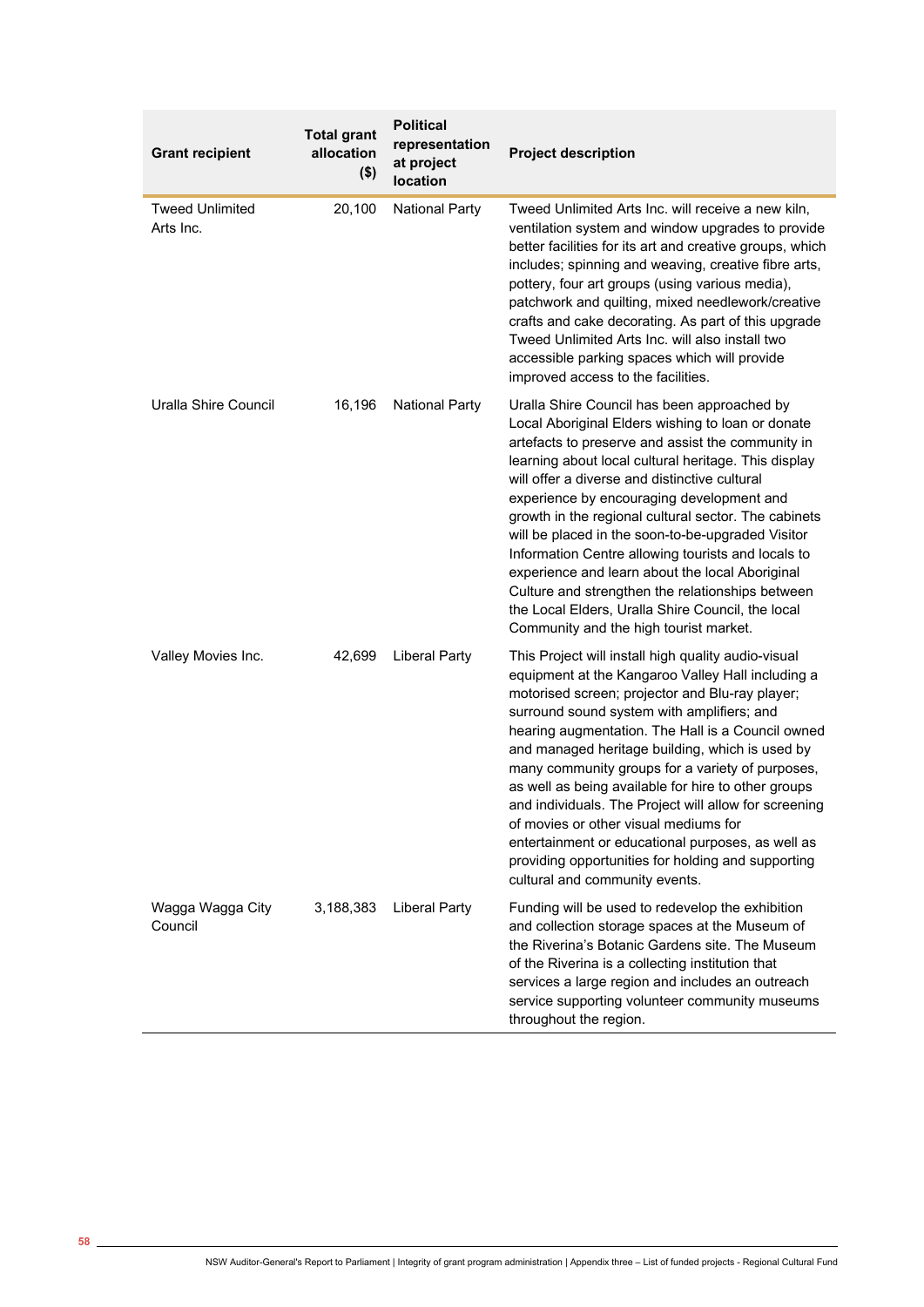| <b>Grant recipient</b>                       | <b>Total grant</b><br>allocation<br>$($ \$) | <b>Political</b><br>representation<br>at project<br>location | <b>Project description</b>                                                                                                                                                                                                                                                                                                                                                                                                                                                                                                                                             |
|----------------------------------------------|---------------------------------------------|--------------------------------------------------------------|------------------------------------------------------------------------------------------------------------------------------------------------------------------------------------------------------------------------------------------------------------------------------------------------------------------------------------------------------------------------------------------------------------------------------------------------------------------------------------------------------------------------------------------------------------------------|
| <b>Warren Shire</b><br>Council               | 90,618                                      | <b>National Party</b>                                        | The Warren Sport and Cultural Centre is the only<br>centre for art and cultural events and activities in<br>Warren Shire. It is used for dance including<br>Aboriginal dance, music and theatre performances,<br>movies and art exhibitions. The upgrade will<br>include tiered seating, a projector and screen,<br>audio facilities, spotlights and retractable doors (to<br>create a separate area for either a green room or<br>other smaller cultural activities) to enable the<br>cultural, economic and social advancement of<br>Warren.                         |
| Wauchope<br><b>Community Arts</b><br>Council | 22,800                                      | <b>National Party</b>                                        | The Wauchope Community Arts Hall's auditorium<br>will be upgraded with new stage units including<br>four lightweight portable units and brand-new<br>seating. Wauchope Community Arts Council also<br>received a Community Grant of \$5,500 from Port<br>Macquarie-Hastings Council which was spent on<br>new sound and lighting equipment.                                                                                                                                                                                                                            |
| <b>West Darling Arts</b>                     | 59,712                                      | <b>National Party</b>                                        | Screen Broken Hill will develop an unused space<br>above the Post Office in Broken Hill into a film, TV<br>and digital hub. Establishing this physical hub will<br>meet an urgent community need for a<br>collaborative, affordable co-working space in the<br>heart of town for local and visiting filmmakers and<br>digital artists. It will centralise and consolidate the<br>local screen industry culture and strengthen<br>opportunities available to the media industry of<br>Broken Hill.                                                                      |
| Yarrawarra<br>Aboriginal Cultural<br>Centre  | 103,757                                     | <b>National Party</b>                                        | The Yarrawarra Aboriginal Cultural Centre will<br>undergo a refurbishment and upgrade of its<br>existing buildings, in addition to the construction of<br>an on-site pottery shed. The refurbishment will<br>demonstrate the values and ideals of the local<br>Aboriginal community and will ensure the collection<br>is preserved properly and celebrated. The<br>collection includes archaeological items, that trace<br>nearly 4000 years of local history and the Centre<br>itself provides important cultural services to<br>regional and Aboriginal communities. |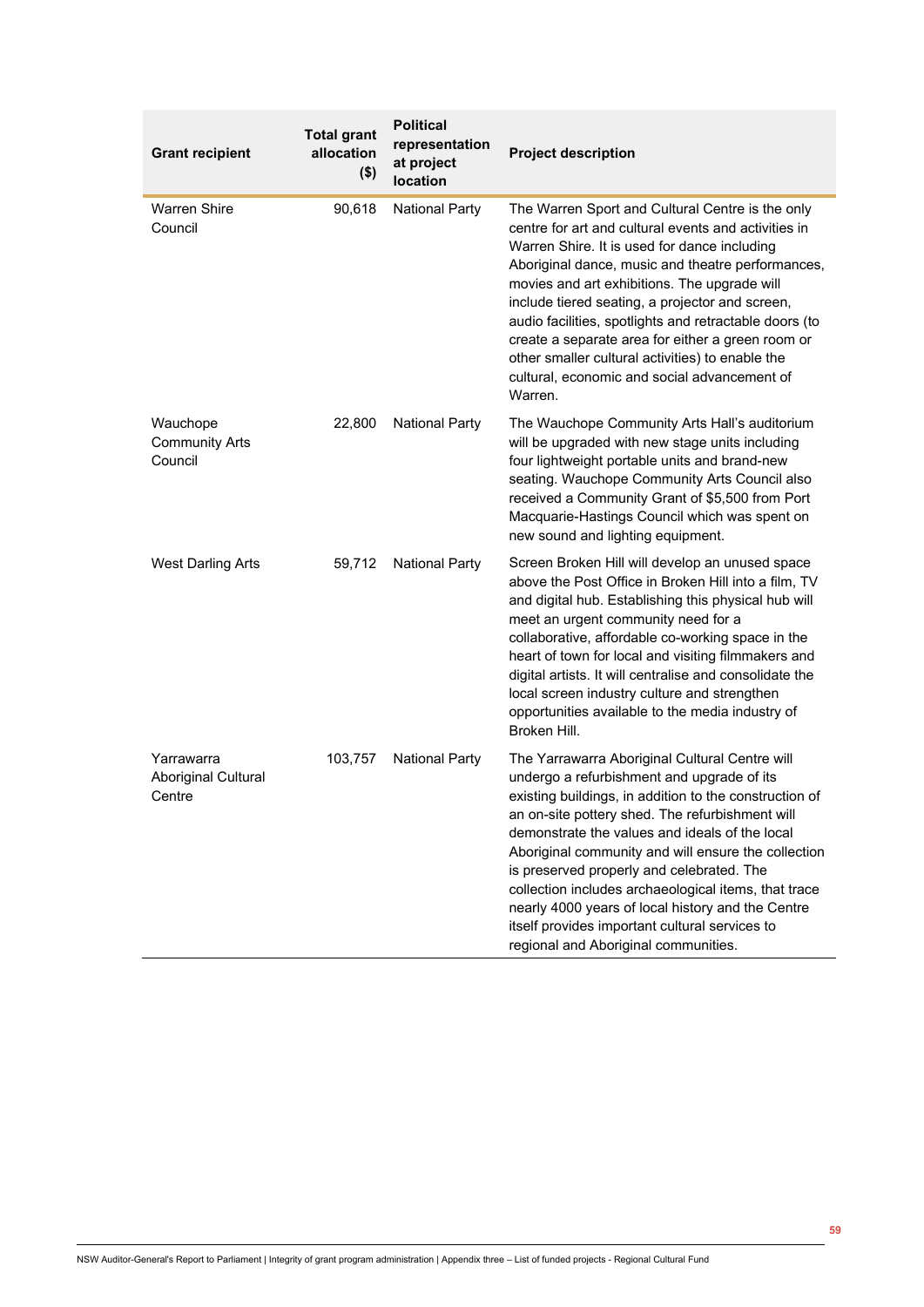## **Round two**

| <b>Grant recipient</b>                           | <b>Total grant</b><br>allocation<br>$($ \$) | <b>Political</b><br>representation<br>at project<br>location | <b>Project description</b>                                                                                                                                                                                                                                                                                                                                                                                                                                   |
|--------------------------------------------------|---------------------------------------------|--------------------------------------------------------------|--------------------------------------------------------------------------------------------------------------------------------------------------------------------------------------------------------------------------------------------------------------------------------------------------------------------------------------------------------------------------------------------------------------------------------------------------------------|
| <b>Ballina Shire Council</b>                     | 1,833,502                                   | The Greens                                                   | RCF funding will go to improvements to the Lennox<br>Head Cultural and Community Centre's roofing and<br>structural linings as well as air conditioning and a<br>ventilation system in the Park Lane Theatre. These<br>works will greatly improve the experience for<br>performing artists and audiences alike.                                                                                                                                              |
| <b>Bathurst Regional</b><br>Council              | 2,300,000                                   | <b>National Party</b>                                        | This large, new purpose-built collection facility in<br>Bathurst will accommodate valuable and fragile<br>collections, archives and other significant cultural<br>items. It will also provide much needed storage,<br>along with collection management services<br>including cataloguing, preventative and material<br>conservation treatment, curatorial inspection of<br>collections, digitisation, a virtual classroom and<br>onsite learning facilities. |
| <b>Bellingen Shire</b><br>Council                | 3,303,000                                   | <b>National Party</b>                                        | The Bellingen Memorial Hall is seeking to broaden<br>arts and culture events and performances at the<br>venue with the development of more lighting, stage<br>and performance spaces. The project will<br>encompass new amenities, change rooms,<br>performance spaces, a kitchen, supper room and<br>meetings rooms. The project will also improve<br>accessibility.                                                                                        |
| <b>Bellingen Shire</b><br>Council                | 93,023                                      | <b>National Party</b>                                        | Bellingen Shire Council will provide an extension to<br>the Urunga Library to create an accessible,<br>multi-purpose meeting space for cultural activities<br>on the NSW North Coast community. The room will<br>be fitted out with the new technology for<br>presentations and screenings.                                                                                                                                                                  |
| <b>Bishop's Lodge</b><br>Management<br>Committee | 10,685                                      | <b>National Party</b>                                        | Supported by Hay Shire Council and the Hay<br>Museum community, the RCF funds will make it<br>possible to install and display objects and<br>interpretative panels from the Bishop's Lodge<br>Historic House and Garden collection, in the<br>Riverina-Murray region.                                                                                                                                                                                        |
| <b>Black Dog</b><br>Management Pty Ltd           | 2,490,000                                   | <b>Liberal Party</b>                                         | RCF funding is going towards the development of<br>The Southern Highlands Regional Gallery, in<br>Bowral that will be situated on a property<br>bequeathed to the National Trust by the late James<br>Fairfax AC. Funding will permit the design,<br>adaptive reuse and fit-out of the several spaces<br>into a state-of-the-art regional gallery.                                                                                                           |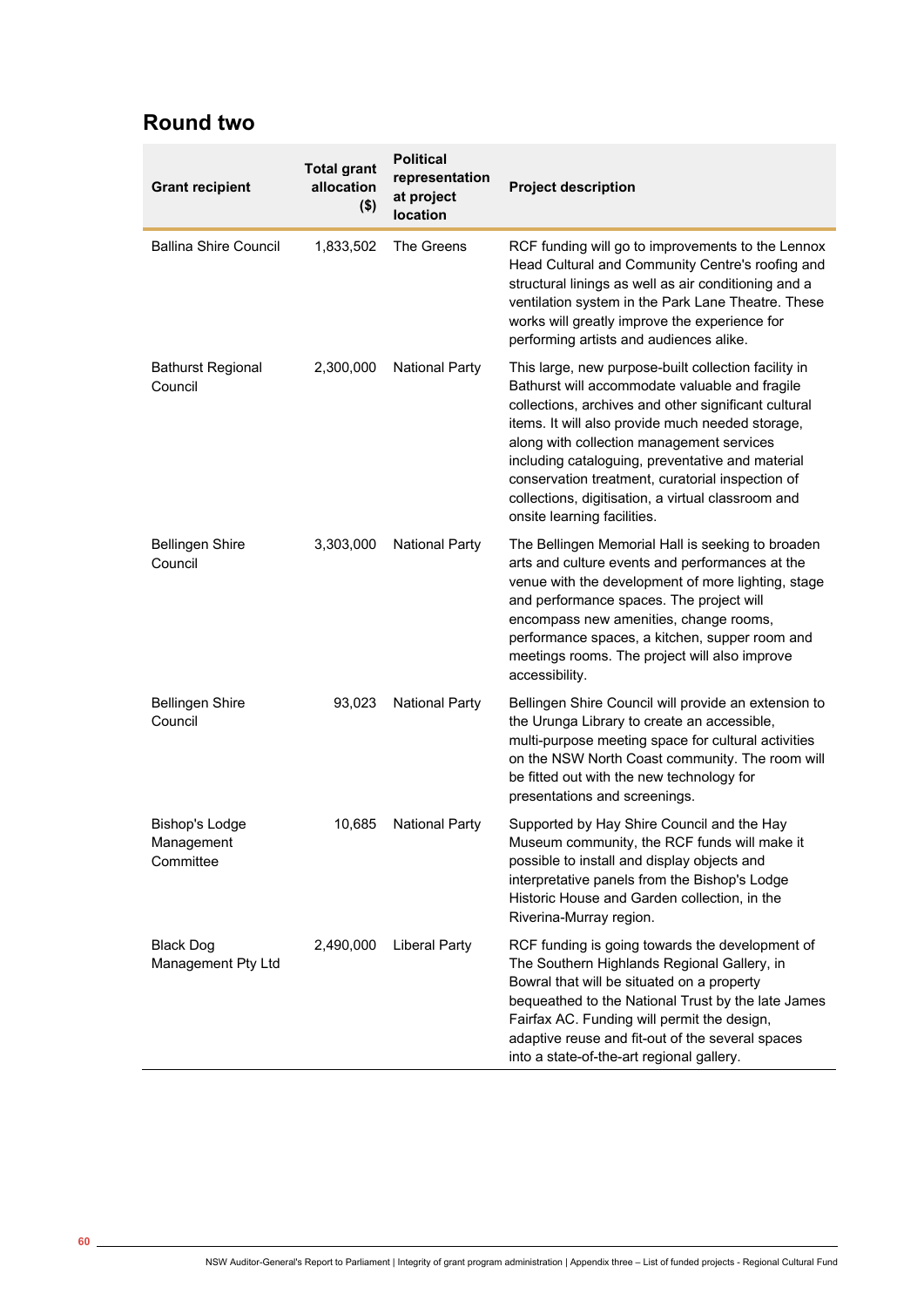| <b>Grant recipient</b>                                        | <b>Total grant</b><br>allocation<br>$($ \$) | <b>Political</b><br>representation<br>at project<br>location | <b>Project description</b>                                                                                                                                                                                                                                                                                                                                                                                                                                                                                                                                                                   |
|---------------------------------------------------------------|---------------------------------------------|--------------------------------------------------------------|----------------------------------------------------------------------------------------------------------------------------------------------------------------------------------------------------------------------------------------------------------------------------------------------------------------------------------------------------------------------------------------------------------------------------------------------------------------------------------------------------------------------------------------------------------------------------------------------|
| <b>Black Gully</b><br>Printmakers                             | 7,736                                       | <b>National Party</b>                                        | Black Gully Printmakers is a not-for-profit<br>community group keeping the Museum of Printing<br>at New England Regional Art Museum open to the<br>public. Funding will allow for the creation of a<br>permanent, yet portable exhibition system<br>consisting of twenty-five adjustable and re-usable<br>matching wooden exhibition frames of varying<br>sizes; a hanging system, and a variety of matts and<br>a matt cutter.                                                                                                                                                              |
| <b>Brunswick Picture</b><br>House<br>Entertainment<br>Limited | 627,000                                     | The Greens                                                   | Located in the Northern Rivers region, the<br>Brunswick Picture House is a classic coastal<br>construction, originally built in 1952. After extensive<br>renovation and some refurbishment, the venue was<br>re-opened in 2016. RCF funding will enable a<br>major upgrade of the venue, including a new office,<br>backstage area, seating, air conditioning, solar<br>panels and toilet facilities with disabled access.                                                                                                                                                                   |
| <b>Cobar Shire Council</b>                                    | 398,188                                     | <b>National Party</b>                                        | The exhibitions of the Great Cobar Heritage centre<br>will be given their first refurbishment in 30 years,<br>allowing the Centre to tell the stories of Cobar and<br>its people through to the present day. New displays<br>will feature diverse themes and conform to<br>excellent modern museum standards.                                                                                                                                                                                                                                                                                |
| Comboyne<br>Community<br>Association Inc.                     | 114,750                                     | <b>National Party</b>                                        | Comboyne Community Association will put the<br>RCF funding towards the restoration of a<br>farmhouse and secure storage for the community's<br>historical collection which showcases the<br>community's early timber and dairy farming<br>industries. The site will also provide an attractive<br>landscaped garden, picnic area, parking facilities,<br>men's shed, Artist in Residence program, and<br>school & community programs.                                                                                                                                                        |
| Condobolin and<br><b>District Historical</b><br>Society Inc.  | 49,990                                      | <b>National Party</b>                                        | The Condobolin and District Museum is<br>prominently located in the town's main street. RCF<br>funding will allow the Historical Society to improve<br>the museum's offerings with new display cases and<br>interpretation.                                                                                                                                                                                                                                                                                                                                                                  |
| Eurobodalla Shire<br>Council                                  | 8,000,000                                   | Liberal Party                                                | The Mackay Park Arts and Cultural Centre in<br>Batemans Bay will be a purpose-built exhibition,<br>workshop, rehearsal and performance centre and<br>storage space that will service the region's art,<br>theatre and dance groups as well as the broader<br>community. The facility will have a flexible<br>auditorium with retractable seating for 500 people;<br>rehearsal rooms, dressing rooms, a green room, an<br>exhibition space and storage. The site will also play<br>an important role as the gateway of the new<br>recreation, community and tourism precinct for the<br>town. |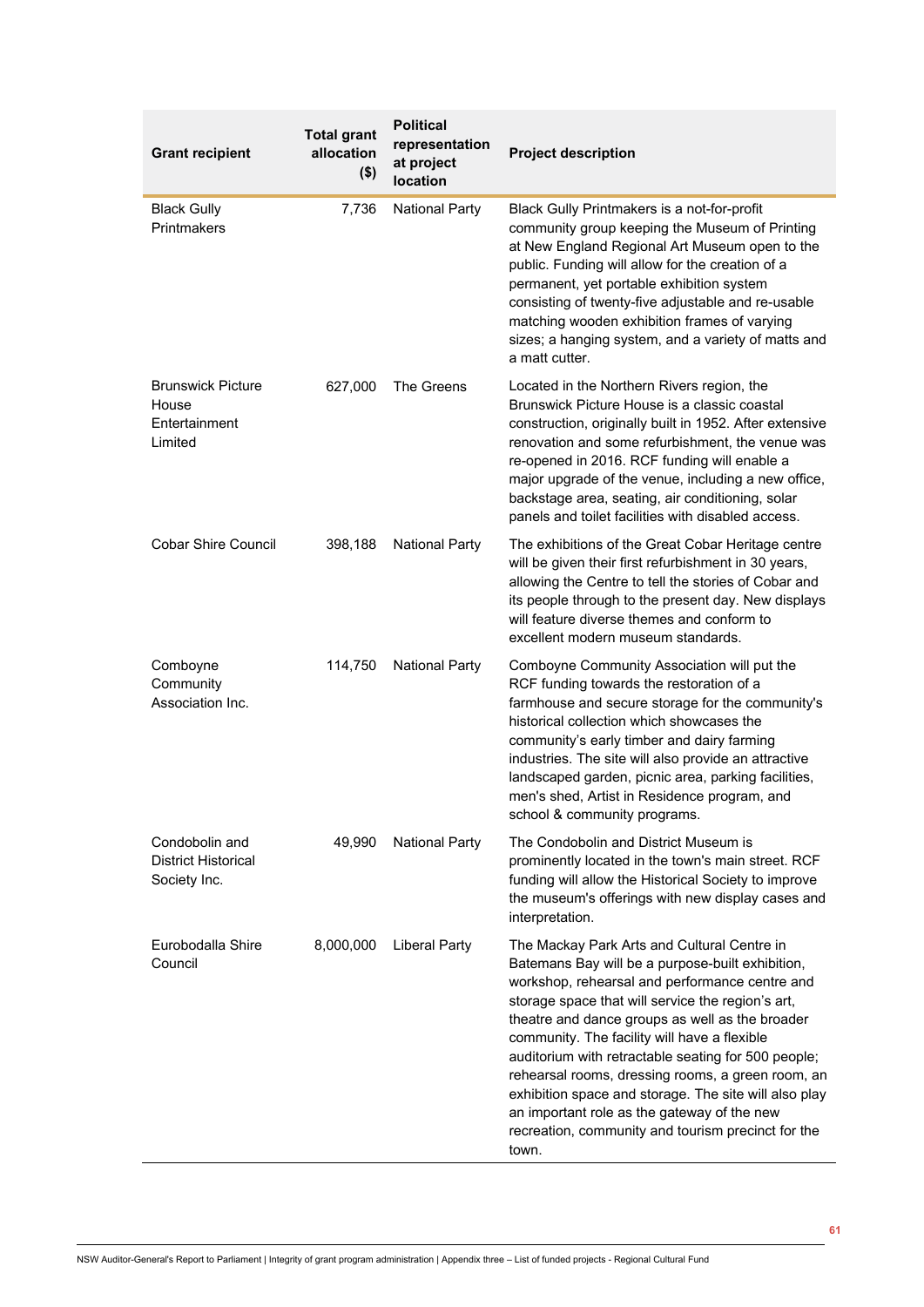| <b>Grant recipient</b>                                    | <b>Total grant</b><br>allocation<br>$($ \$) | <b>Political</b><br>representation<br>at project<br>location | <b>Project description</b>                                                                                                                                                                                                                                                                                                                                                                                  |
|-----------------------------------------------------------|---------------------------------------------|--------------------------------------------------------------|-------------------------------------------------------------------------------------------------------------------------------------------------------------------------------------------------------------------------------------------------------------------------------------------------------------------------------------------------------------------------------------------------------------|
| <b>Federation Council</b>                                 | 178,418                                     | <b>Liberal Party</b>                                         | The 7.2m high Dexter Horizontal Windmill was<br>imported to Australia before 1883. Federation<br>Council will use working components, rescued and<br>reserved by the local Historical Society and<br>restored by engineers, to reinstate the rare historic<br>windmill in Urana.                                                                                                                            |
| <b>Federation Council</b>                                 | 38,000                                      | <b>Liberal Party</b>                                         | With the Urana Court House Museum's roof in<br>desperate need for replacement, this project will<br>upgrade and enhance existing infrastructure to<br>preserve historical items on display at the museum.<br>Built in 1879 and designed by James Barnet, the<br>Colonial Architect, the museum is proudly used for<br>educational purposes for both residents and<br>visitors.                              |
| Friends of Myall<br><b>Creek Memorial</b><br>Incorporated | 1,066,981                                   | <b>National Party</b>                                        | Funding is going to a cultural centre associated<br>with the national and state heritage listed Myall<br>Creek Memorial. Works will provide a culturally<br>appropriate outdoor performance space and<br>meeting place for dance, drama and storytelling.                                                                                                                                                   |
| Gilgandra Shire<br>Council                                | 1,551,799                                   | <b>National Party</b>                                        | This project will see a revitalisation of spaces within<br>the Gilgandra Cultural Precinct and an extension to<br>the Coo-ee Heritage Centre, creating modern and<br>interactive community space for recreation,<br>learning and cultural expression.                                                                                                                                                       |
| Gilgandra Shire<br>Council                                | 466,903                                     | <b>National Party</b>                                        | RCF funding will help the Gilgandra Library<br>complete its extensions with an architecturally<br>designed indoor/outdoor space for creative<br>workshops for people of all ages. The library will<br>also gain a small meeting room, accessible<br>bathroom and storeroom. To complete the<br>indoor/outdoor cultural space, an accessible ramp,<br>covered walkway and garden space will be<br>installed. |
| Glen Innes & District<br><b>Historical Society Inc</b>    | 9,437                                       | <b>National Party</b>                                        | The Glen Innes & District Historical Society has<br>accumulated an extensive and ever-expanding<br>collection of valuable district records, documents,<br>photographs and other significant historical and<br>cultural items. A new secure and fireproof archive<br>room will ensure the museum collection is<br>protected for enjoyment by future generations.                                             |
| <b>Gunnedah Shire</b><br>Council                          | 155,725                                     | <b>National Party</b>                                        | The Gunnedah Rainbow Serpent Water Feature<br>Project will deliver a large seating area in a shape<br>and design that symbolises and pays respect to the<br>traditional Kamilaroi story of the Rainbow Serpent.<br>The water feature will be located in front of<br>Gunnedah's Cultural Precinct.                                                                                                           |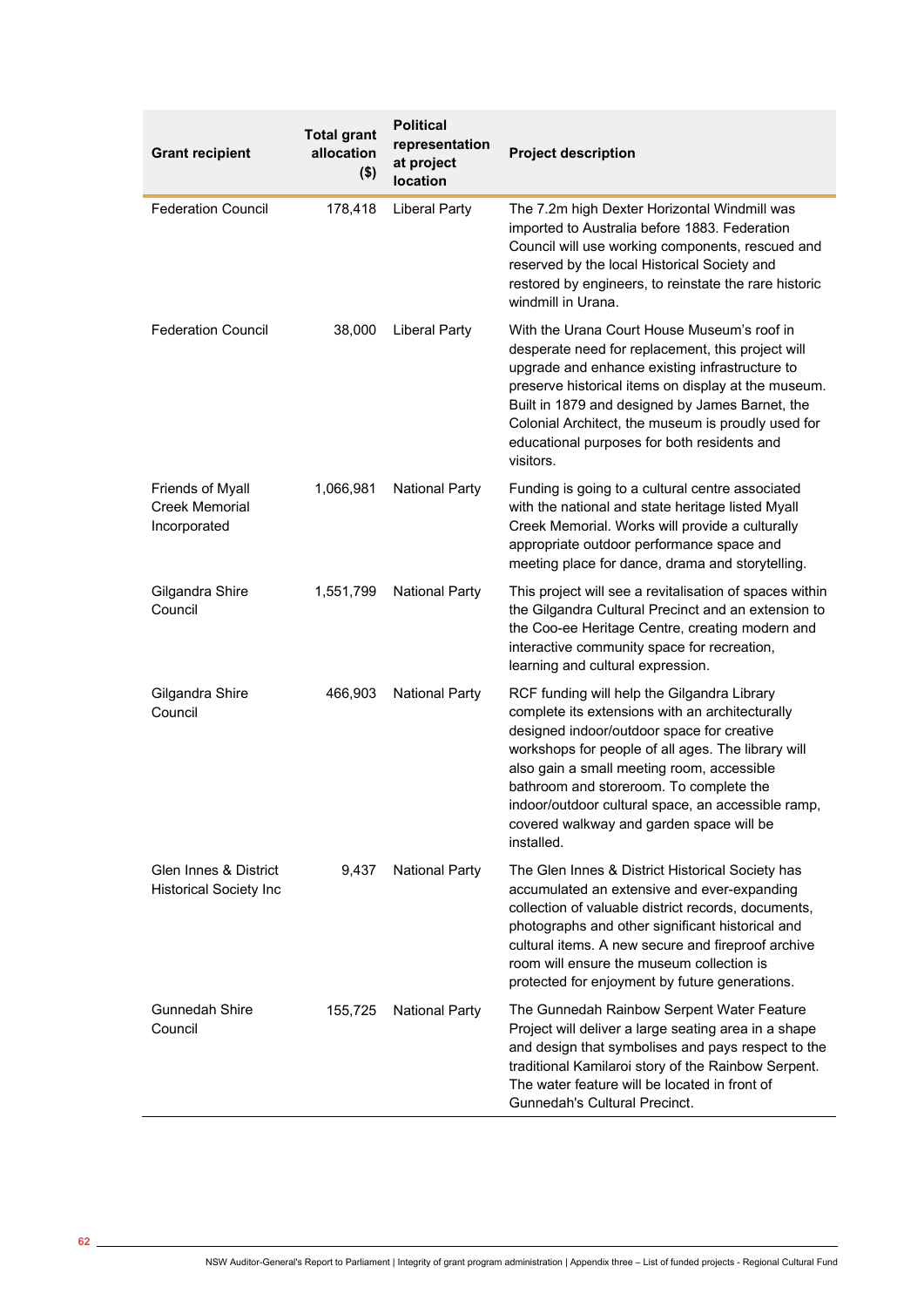| <b>Grant recipient</b>                                     | <b>Total grant</b><br>allocation<br>$($ \$) | <b>Political</b><br>representation<br>at project<br>location | <b>Project description</b>                                                                                                                                                                                                                                                                                                                                                         |
|------------------------------------------------------------|---------------------------------------------|--------------------------------------------------------------|------------------------------------------------------------------------------------------------------------------------------------------------------------------------------------------------------------------------------------------------------------------------------------------------------------------------------------------------------------------------------------|
| Guyra & District<br><b>Historical Society</b><br>Inc.      | 60,346                                      | <b>National Party</b>                                        | The Guyra Historical Museum will be fitted-out to<br>provide a safe and protected space for valuable<br>museum collection items, including: new display<br>cases, UV protector film and blinds for all windows,<br>hanging tracks, security cameras and a back to<br>base alarm and monitoring system.                                                                             |
| Lady Denman<br>Heritage Complex<br>Huskisson Inc           | 1,345,711                                   | <b>Liberal Party</b>                                         | This project will assist the volunteer-run Lady<br>Denman Heritage Complex in Huskisson to replace<br>and enhance essential infrastructure to create a<br>museum that can be a cultural hub and gathering<br>place for the region's community and visitors.                                                                                                                        |
| Lawrence Historical<br>Society Inc.                        | 186,150                                     | <b>National Party</b>                                        | The Lawrence Museum project will enhance<br>access for visitors and volunteers. The works<br>include asbestos removal and repainting,<br>construction of an accessible toilet within an<br>existing outbuilding and new paths and access<br>ramps to link existing facilities.                                                                                                     |
| Leeton Shire Council                                       | 3,945,000                                   | <b>National Party</b>                                        | RCF Funding is going to the refurbishment of<br>Leeton's State Heritage-Listed and Art<br>Deco-designed Roxy Theatre. The project will<br>increase functional space and improve access and<br>safety to the building.                                                                                                                                                              |
| <b>Lismore Theatre</b><br>Club                             | 29,123                                      | <b>National Party</b>                                        | Home to Lismore Theatre Company, the<br>century-old, 88 seat Rochdale Theatre is being<br>upgraded with improved air conditioning,<br>refurbished seating and exterior painting.                                                                                                                                                                                                   |
| <b>Manning Valley</b><br><b>Historical Society</b><br>Inc. | 45,000                                      | <b>National Party</b>                                        | Improvements to workspace and storage facilities<br>at Wingham Museum will include a new shed for<br>maintenance volunteers and the conversion of an<br>existing workroom into an environmentally<br>controlled exhibition and storage space.                                                                                                                                      |
| Mid-Coast Council                                          | 58,449                                      | National Party                                               | Refurbishment of the Nabiac Library will increase<br>capacity and accessibility, with new shelving,<br>carpet, painting and the installation of a range of<br>new relaxation, study and event furniture.                                                                                                                                                                           |
| Mid-Western<br>Regional Council                            | 2,300,000                                   | <b>National Party</b>                                        | Funding will assist the construction and fit out of a<br>new Mid-Western Regional Gallery and Cultural<br>Centre in Mudgee. The new Gallery and Cultural<br>Centre will include permanent and temporary<br>exhibition spaces, a tourism office, regional gift<br>shop, book shop, art store, sculpture garden, café,<br>seminar/conference space and artist in residence<br>space. |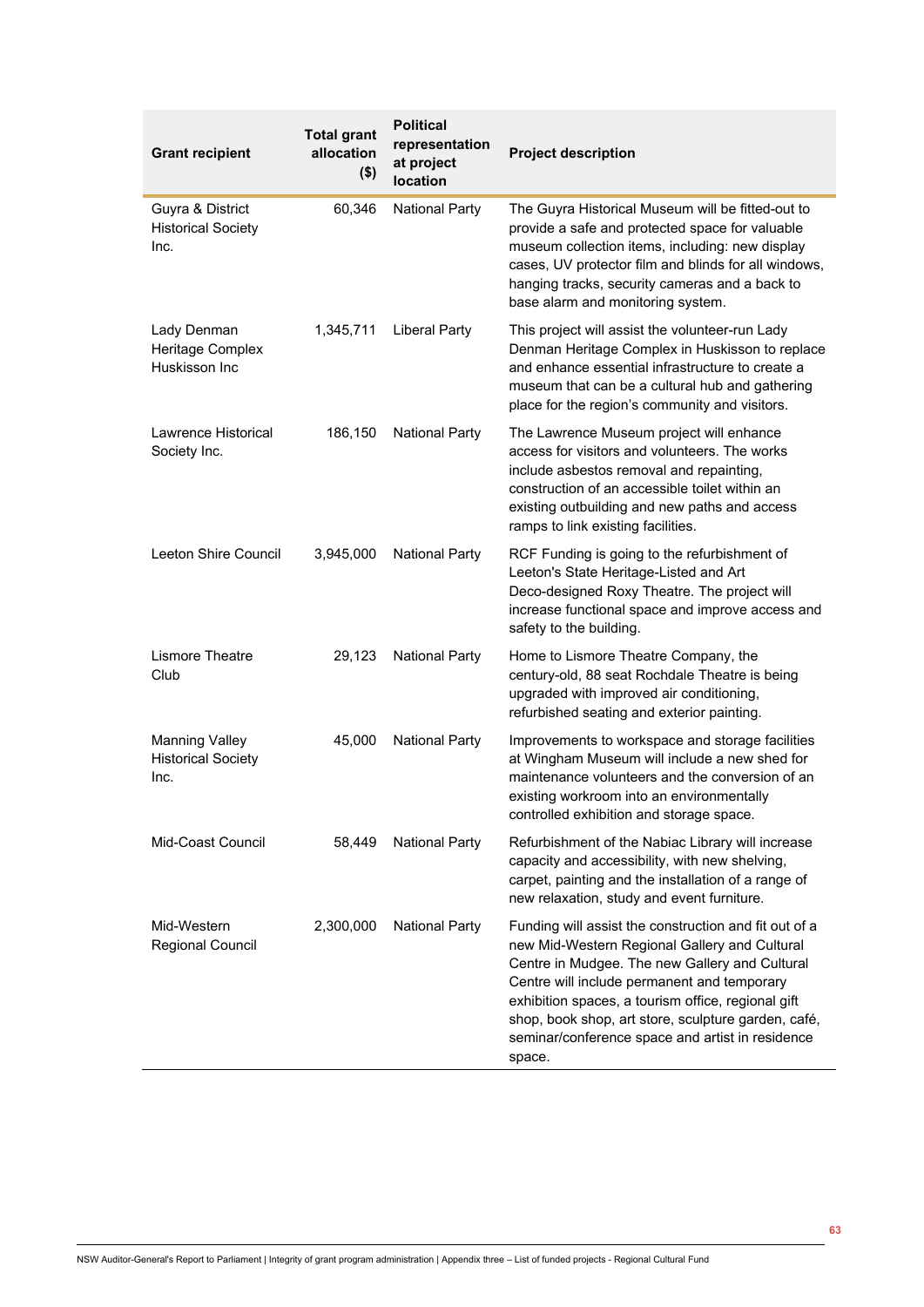| <b>Grant recipient</b>                                     | <b>Total grant</b><br>allocation<br>$($ \$) | <b>Political</b><br>representation<br>at project<br>location | <b>Project description</b>                                                                                                                                                                                                                                                                                                                                                                                                                                           |
|------------------------------------------------------------|---------------------------------------------|--------------------------------------------------------------|----------------------------------------------------------------------------------------------------------------------------------------------------------------------------------------------------------------------------------------------------------------------------------------------------------------------------------------------------------------------------------------------------------------------------------------------------------------------|
| Muda Aboriginal<br>Corporation                             | 665,019                                     | <b>National Party</b>                                        | RCF funding will enable the Muda Aboriginal<br>Corporation to purchase and fit out buildings for the<br>Bourke Aboriginal Artists workshop and sales<br>outlet. New facilities will foster growth among a<br>vibrant group of local indigenous artists who have<br>established themselves within the art and tourism<br>industry. The funds will also better safeguard the<br>production and sale of artworks that is fundamental<br>to the group's ongoing success. |
| Nambucca Shire<br>Council                                  | 1,500,000                                   | <b>National Party</b>                                        | This project provides for an extension of the<br>Nambucca Heads Library and Cultural Precinct.<br>The extension will almost double the size of the<br>library space and allow for storage on the below<br>ground level, lift access, staff room, and work room<br>for repair and maintain the extensive collection.                                                                                                                                                  |
| Narrabri Shire<br>Council                                  | 249,000                                     | <b>National Party</b>                                        | The Deriah Aboriginal Heritage and Cultural Area<br>Access Road upgrade will improve access to an<br>important heritage and cultural site and improve<br>safety in the area. The road is the only access to<br>the Deriah Aboriginal Area, which holds important<br>cultural significance to the Gamilaraay People.                                                                                                                                                  |
| Narrandera Shire<br>Council                                | 53,650                                      | <b>National Party</b>                                        | RCF funding will enable the Narrandera Library, in<br>collaboration with its community, to create a<br>dedicated youth area that features flexible<br>furnishings and a range of technology. The space<br>will entertain, educate and excite visitors by<br>creating new opportunities to imagine and explore.                                                                                                                                                       |
| National Trust of<br>Australia (NSW)                       | 40,000                                      | <b>National Party</b>                                        | Vital funds will upgrade the amenities for people<br>with a disability at Cooma Cottage, ensuring the<br>heritage cottage and the grounds are an accessible<br>venue to the entire community.                                                                                                                                                                                                                                                                        |
| New England<br>Conservatorium of<br>Music Ltd              | 73,786                                      | <b>National Party</b>                                        | The New England Conservatorium of Music in<br>Armidale is creating a new Piano Studio and will<br>employ its RCF Funding to purchase two new<br>Grand pianos, currently on loan from the University<br>of New England.                                                                                                                                                                                                                                               |
| <b>Northern Rivers</b><br>Performing Arts Inc.             | 1,116,625                                   | <b>National Party</b>                                        | Lismore City Hall will become the premier<br>performing arts centre in the Northern Rivers with a<br>new fit-out and a re-brand as Northern Rivers<br>Performing Arts. The refurbishment will encompass<br>new theatre lighting, sound equipment and exterior<br>lighting.                                                                                                                                                                                           |
| Old Fairbridgians'<br>Association - Molong<br>Incorporated | 500,000                                     | Shooters,<br>Fishers and<br><b>Farmers Party</b>             | RCF funding will go toward establishing a heritage<br>education point relating to the 1,000 British child<br>migrants sent to Fairbridge Farm, Molong. Through<br>interpretive walks and linked online information, the<br>space will provide visitors and locals with an<br>understanding of the children's journey to Molong<br>and their lives at the farm.                                                                                                       |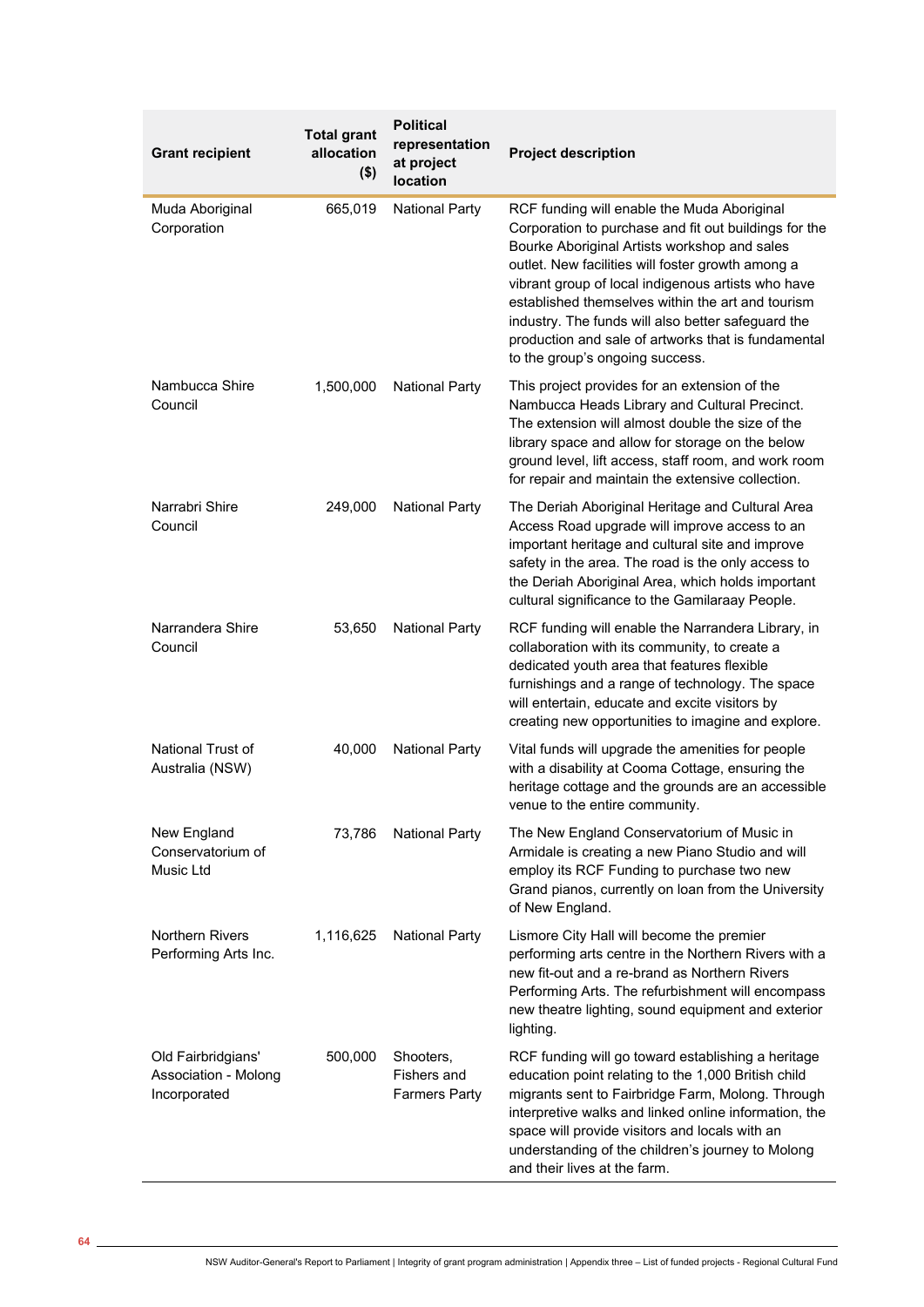| <b>Grant recipient</b>                          | <b>Total grant</b><br>allocation<br>$($ \$) | <b>Political</b><br>representation<br>at project<br>location | <b>Project description</b>                                                                                                                                                                                                                                                                                                                                                                 |
|-------------------------------------------------|---------------------------------------------|--------------------------------------------------------------|--------------------------------------------------------------------------------------------------------------------------------------------------------------------------------------------------------------------------------------------------------------------------------------------------------------------------------------------------------------------------------------------|
| Port Macquarie<br><b>Historical Society Inc</b> | 113,965                                     | <b>National Party</b>                                        | The Port Macquarie Historical Society will use<br>funding to prepare a master plan, business case<br>and schematic design for the upgrade of access to<br>the Port Macquarie Museum and storage of its<br>significant collection.                                                                                                                                                          |
| Port<br>Macquarie-Hastings<br>Council           | 127,828                                     | <b>National Party</b>                                        | The Glasshouse in Port Macquarie will expand and<br>diversify its cultural programming by revitalising the<br>Studio with a new seating system. The project will<br>allow the studio to increase utilisation and capacity<br>of the studio performance space, improve<br>accessibility for audiences and increase its<br>flexibility to cater for a broader range of performing<br>genres. |
| Port<br>Macquarie-Hastings<br>Council           | 136,470                                     | <b>National Party</b>                                        | A new vehicle will replace the existing Port<br>Macquarie community library van to offer a more<br>flexible delivery mode and enable the Library to<br>reach a wider audience and extend its existing<br>services to emerging growth areas and the<br>Aboriginal Land Council.                                                                                                             |
| Queanbeyan-<br>Palerang Regional<br>Council     | 500,000                                     | <b>National Party</b>                                        | RCF funding will go toward improving the<br>Queanbeyan-Palerang region's Q Centre for<br>Performing Arts and Bicentennial Hall. The project<br>will see the two adjacent arts and cultural spaces<br>made complete, connected and more accessible.<br>The refurbishment of the mezzanine floor of the<br>Bicentennial Hall will provide a truly multi-purpose<br>venue.                    |
| <b>Richmond Valley</b><br>Council               | 208,172                                     | <b>National Party</b>                                        | RCF funding will enable a project to upgrade stage<br>flooring, increase seating/capacity, improve<br>storage, interior painting and refurbishment of the<br>art deco appearance will revitalise Casino's Civic<br>Hall. Funding will also enable development of a<br>Cultural Revitalisation Plan for prioritising future<br>works in a heritage-appropriate style.                       |
| <b>Richmond Valley</b><br>Council               | 46,397                                      | <b>National Party</b>                                        | Richmond Valley Council and the Richmond-Upper<br>Clarence Regional Library aim to provide mobile<br>cultural outreach services to isolated rural areas in<br>the region. RCF funds will go to purchasing and<br>branding a van to bring cultural activities to the six<br>small towns of the Richmond Valley.                                                                             |
| Robertson School of<br>Arts Incorporated        | 99,490                                      | <b>Liberal Party</b>                                         | The Robertson School of Arts will use the RCF<br>funding to refurbish and revitalise its 134-year-old<br>Hall and ensure its continued use by the people of<br>Robertson, the Robertson Public School and the<br>School of Arts.                                                                                                                                                           |
| <b>Shear Outback</b><br>Limited                 | 103,481                                     | <b>National Party</b>                                        | Vital funds will enable the installation of solar<br>power at the Shear Outback Museum in Hay,<br>reducing operational costs and ensuring the<br>museum and its café remain financially<br>sustainable.                                                                                                                                                                                    |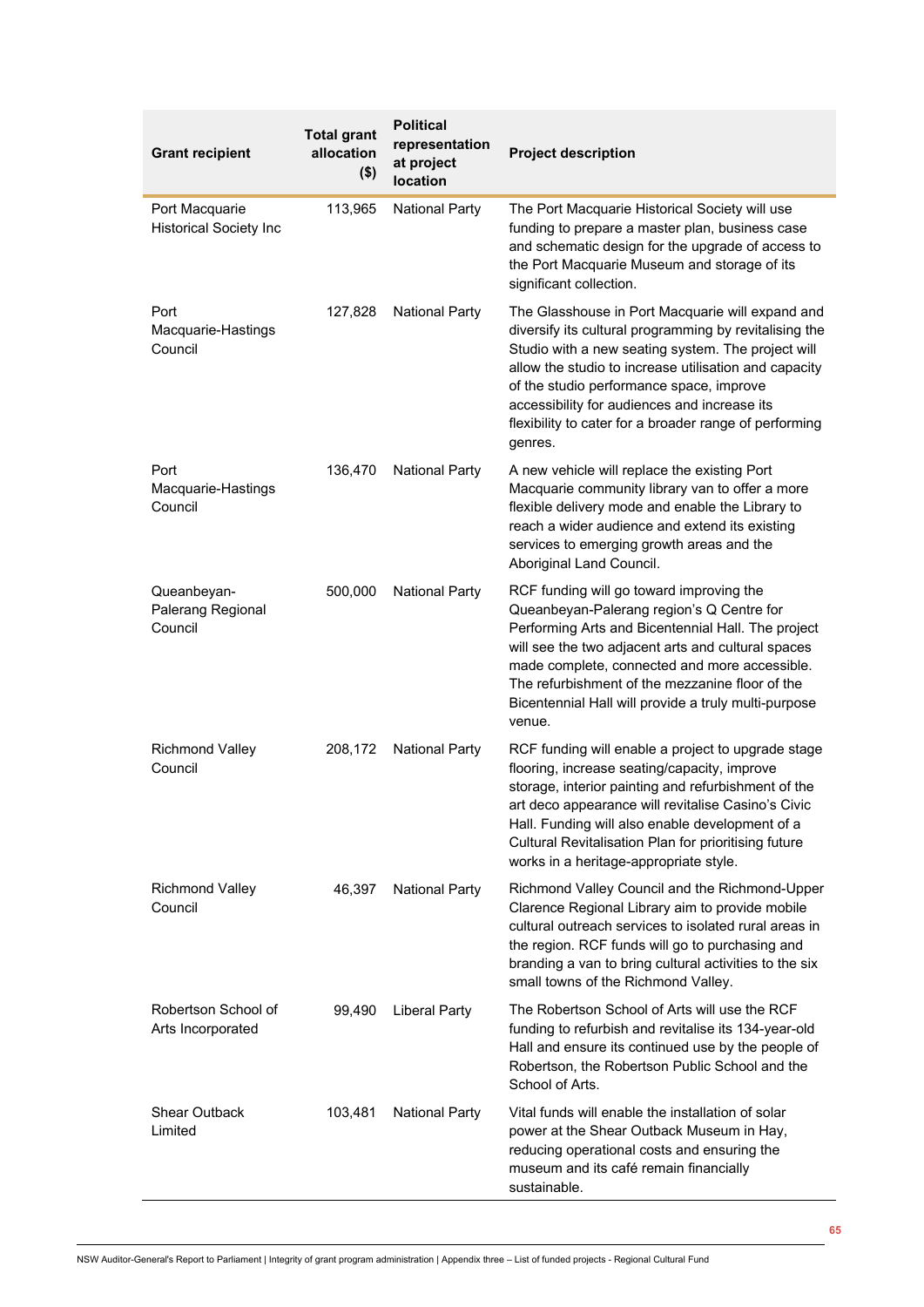| <b>Grant recipient</b>                                         | <b>Total grant</b><br>allocation<br>$($ \$) | <b>Political</b><br>representation<br>at project<br>location | <b>Project description</b>                                                                                                                                                                                                                                                                                                                                                                                                                                                                                                                                                                                                                                              |
|----------------------------------------------------------------|---------------------------------------------|--------------------------------------------------------------|-------------------------------------------------------------------------------------------------------------------------------------------------------------------------------------------------------------------------------------------------------------------------------------------------------------------------------------------------------------------------------------------------------------------------------------------------------------------------------------------------------------------------------------------------------------------------------------------------------------------------------------------------------------------------|
| Shoalhaven City<br>Council                                     | 600,000                                     | <b>Liberal Party</b>                                         | Shoalhaven Regional Gallery, Nowra has received<br>RCF funding to upgrade and support the<br>installation of a new climate control system. This is<br>required to reduce current issues experienced with<br>a poorly performing system.                                                                                                                                                                                                                                                                                                                                                                                                                                 |
| Singleton Council                                              | 2,787,000                                   | <b>National Party</b>                                        | A new Arts & Culture Centre at Townhead Park in<br>Singleton will be created, featuring a large<br>exhibition space, two artists' workshops, a media<br>area, large decking areas providing connectivity to<br>the Visitor Information Centre, a café and a carpark<br>to accommodate additional visitors.                                                                                                                                                                                                                                                                                                                                                              |
| Snowy Monaro<br>Regional Council                               | 3,000,000                                   | <b>National Party</b>                                        | Snowy - Monaro Council and Schools<br>Infrastructure are developing a major joint-use<br>facility with Jindabyne Central School. The facility<br>will provide a joint-use library service, innovation<br>space, meeting rooms and a presentation space.                                                                                                                                                                                                                                                                                                                                                                                                                 |
| South West Arts Inc.                                           | 89,389                                      | <b>National Party</b>                                        | Creating a focus for cultural, social and regional<br>economic development the Creative Common<br>project will see the renovation of an underutilised<br>council building in Deniliquin and installation of a<br>solar power system. Among its aims are improving<br>accessibility and functionality of the heritage site.<br>The project will deliver to arts and cultural<br>organisations spaces for workshops, meetings and<br>creative enterprise for youth and others. With<br>co-location with key regional development<br>organisations, it is hoped the new creative hub will<br>help promote and embed arts and cultural capacity<br>in regional development. |
| <b>Taree Film Society</b><br>Incorporated                      | 50,965                                      | <b>National Party</b>                                        | The Taree Film Society is relocating to the<br>Manning Entertainment Centre and will use RCF<br>funding to upgrade equipment, including a new<br>surround-sound system and retracting screen.                                                                                                                                                                                                                                                                                                                                                                                                                                                                           |
| Tenterfield and<br><b>Districts Historical</b><br>Society Inc. | 28,866                                      | <b>National Party</b>                                        | The Tenterfield & Districts Historical society will<br>undertake urgent repairs to the main museum<br>building. The 1871 era building will be repaired,<br>new exhibits will be built and disabled access<br>established.                                                                                                                                                                                                                                                                                                                                                                                                                                               |
| <b>Tenterfield Shire</b><br>Council                            | 72,000                                      | <b>National Party</b>                                        | The Tenterfield Sir Henry Parkes Memorial School<br>of Arts will employ funding to install air-conditioning<br>and insulation in this iconic 1875 building. The<br>modernised and improved climate-controlled<br>conditions in the building will make hosting<br>travelling exhibitions easier and support expanded<br>theatre offerings.                                                                                                                                                                                                                                                                                                                               |
| The Bunker Cartoon<br>Gallery Inc.                             | 2,697,778                                   | <b>National Party</b>                                        | Funding will go to a new second floor gallery to be<br>home to a permanent exhibition utilising hi-tech<br>presentation devices and showing the history of<br>Australia from 1900 to today, as seen through the<br>eyes of the cartoonists of the time.                                                                                                                                                                                                                                                                                                                                                                                                                 |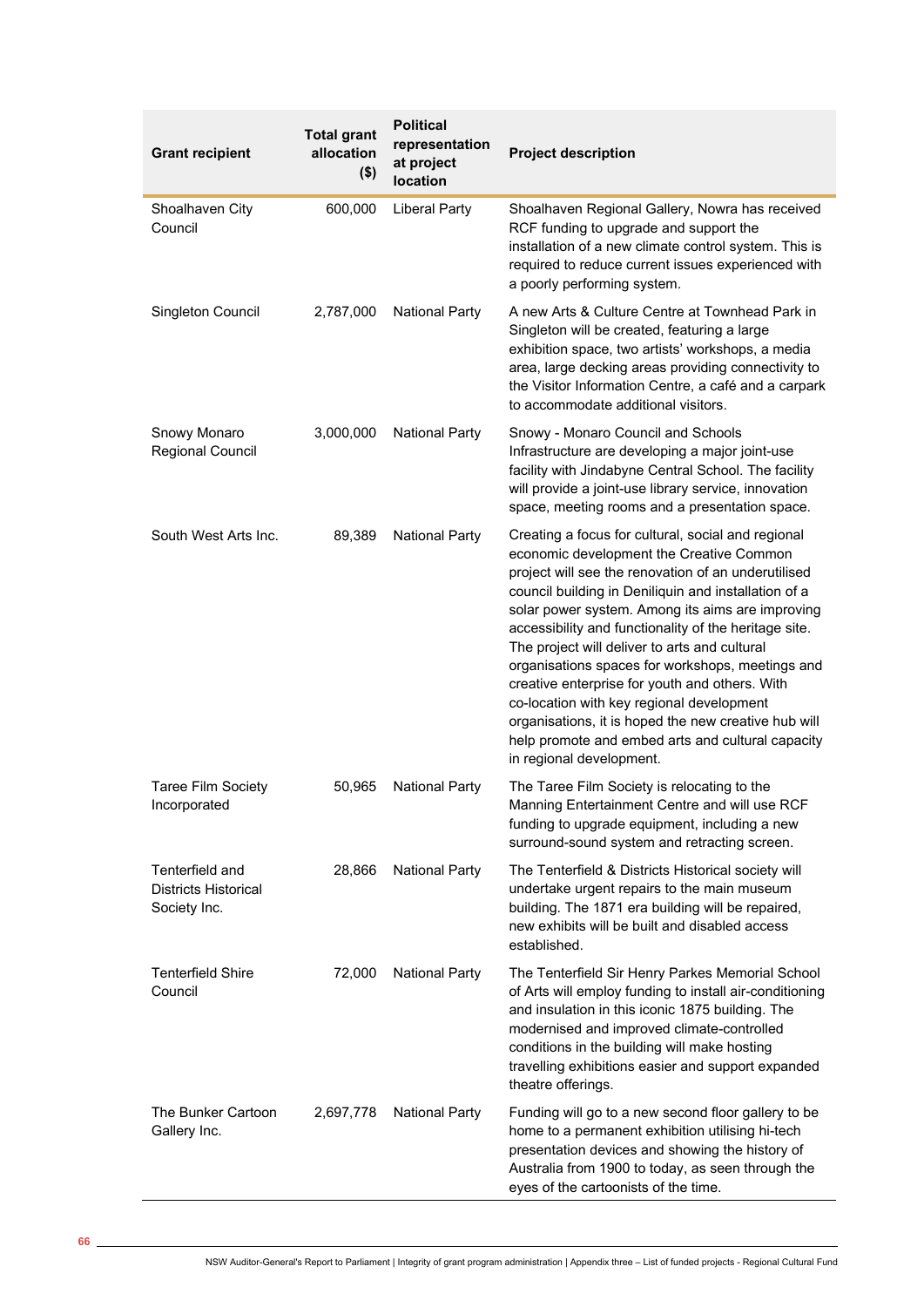| <b>Grant recipient</b>                                                                                         | <b>Total grant</b><br>allocation<br>$($ \$) | <b>Political</b><br>representation<br>at project<br>location | <b>Project description</b>                                                                                                                                                                                                                                                                                                              |
|----------------------------------------------------------------------------------------------------------------|---------------------------------------------|--------------------------------------------------------------|-----------------------------------------------------------------------------------------------------------------------------------------------------------------------------------------------------------------------------------------------------------------------------------------------------------------------------------------|
| <b>Tweed Shire Council</b>                                                                                     | 1,114,000                                   | <b>National Party</b>                                        | The Murwillumbah Auditorium will be upgraded<br>with a new roof, new technologies, an improved<br>front and back-of-house and improved accessibility<br>to facilities, ensuring the 1975 building complies<br>with legislation and attracts a growing range of<br>diverse audiences.                                                    |
| Uniting Church in<br><b>Australia Property</b><br>Trust (NSW) on<br>behalf of Gosford<br><b>Uniting Church</b> | 4,000                                       | Labor Party                                                  | RCF funding will go to upgraded lighting and a new<br>mixing desk at Uniting Productions in Gosford,<br>allowing amateur performers to be trained in<br>theatrical performance, production and stagecraft<br>on the North Coast.                                                                                                        |
| <b>Walcha Council</b>                                                                                          | 87,744                                      | <b>National Party</b>                                        | RCF funding will enable an upgrade of the kitchen<br>facilities at Walcha's one community multi-purpose<br>centre, providing the community with an enhanced<br>experience.                                                                                                                                                              |
| <b>Warren Shire</b><br>Council                                                                                 | 48,509                                      | <b>National Party</b>                                        | The revitalisation of the Nevertire Hall in Warren<br>will enable the historic hall to continue to serve the<br>arts and cultural requirements of the community.<br>The refurbishment includes painting, installation of<br>an energy efficient heating and cooling system,<br>along with other improvements for safety and<br>comfort. |
| <b>Weddin Shire</b><br>Council                                                                                 | 220,000                                     | <b>National Party</b>                                        | The old circa 1920's Grenfell Public School building<br>is used by Grenfell Dramatic Society Inc. and<br>Grenfell Arts and Crafts Group in Grenfell. This<br>project will allow the repair, restoration, repainting<br>and preservation of the facility's nine rooms and<br>hall.                                                       |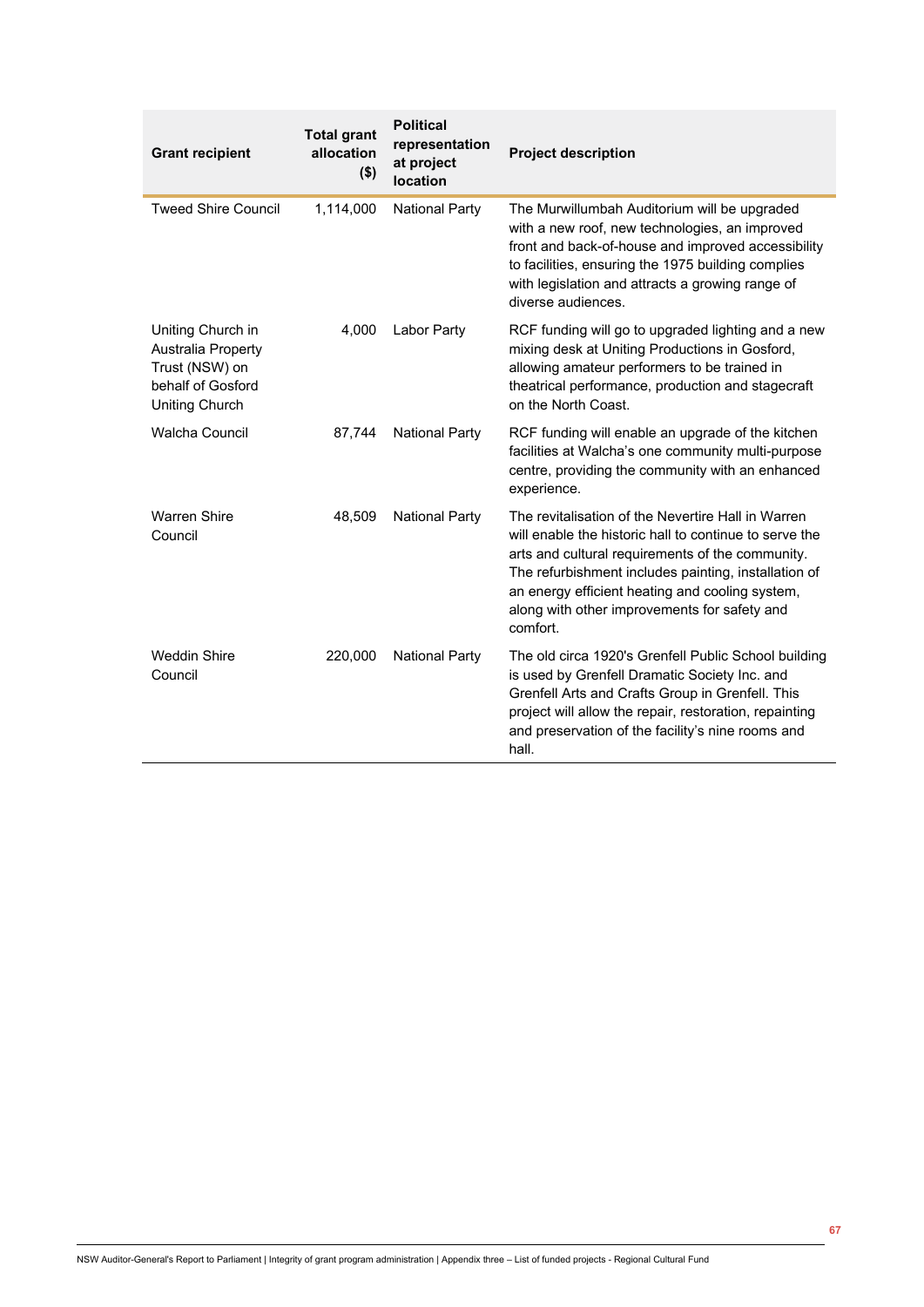## **Digitisation**

| <b>Grant recipient</b>                                             | <b>Total grant</b><br>allocation<br>$($ \$) | <b>Political</b><br>representation<br>at project<br>location | <b>Project description</b>                                                                                                                                                                                                                                                                                                                                                                                                                                                                                                                                                                                                                                                                                                                                                                                                                                                                   |
|--------------------------------------------------------------------|---------------------------------------------|--------------------------------------------------------------|----------------------------------------------------------------------------------------------------------------------------------------------------------------------------------------------------------------------------------------------------------------------------------------------------------------------------------------------------------------------------------------------------------------------------------------------------------------------------------------------------------------------------------------------------------------------------------------------------------------------------------------------------------------------------------------------------------------------------------------------------------------------------------------------------------------------------------------------------------------------------------------------|
| Albury and District<br><b>Historical Society</b><br>Incorporated   | 65,994                                      | <b>Liberal Party</b>                                         | Description not available.                                                                                                                                                                                                                                                                                                                                                                                                                                                                                                                                                                                                                                                                                                                                                                                                                                                                   |
| <b>Albury City Council</b>                                         | 233,965                                     | <b>Liberal Party</b>                                         | The project will establish a digitisation workshop<br>space and studio at Albury LibraryMuseum that will<br>in turn provide digitisation capability to seven<br>community museums and collecting organisations<br>in the Murray region including Culcairn Station<br>Masters House Museum; Flying Fruit Fly Circus;<br>Headlie Taylor Header Museum; Holbrook<br>Submarine Museum, Jindera Pioneer Museum;<br>Wollpack Inn Museum; and Wymah School House<br>Museum. Specialised digitisation equipment will be<br>purchased, and professional training programs<br>implemented to build and maintain the skills and<br>capacity of individual museums, facilitating the<br>digitisation of at least 400 objects. Council and<br>partners will continue to offer regular digitisation<br>training, a collection database and equipment<br>availability to each organisation into the future. |
| Armidale Aboriginal<br><b>Cultural Centre and</b><br>Keeping Place | 100,000                                     | $N/A^*$                                                      | The NSW First Nations Digitisation Project has<br>been established to support the development of the<br>Recipient (as one of four NSW First Nations<br>organisations identified) to become cultural digital<br>champions. The Project includes: development of a<br>Digitisation Project Plan; training in digitising<br>collections using the Mukurtu program; the<br>Recipient digitising its own collections and the<br>feedback of learnings into the development of<br>training resources and protocols for others to<br>benefit from and use.                                                                                                                                                                                                                                                                                                                                          |
| <b>Bathurst District</b><br><b>Historical Society Inc</b>          | 2,000                                       | <b>National Party</b>                                        | Description not available.                                                                                                                                                                                                                                                                                                                                                                                                                                                                                                                                                                                                                                                                                                                                                                                                                                                                   |
| Coffs Harbour City<br>Council                                      | 510,000                                     | <b>National Party</b>                                        | Description not available.                                                                                                                                                                                                                                                                                                                                                                                                                                                                                                                                                                                                                                                                                                                                                                                                                                                                   |
| Council of the City of<br><b>Broken Hill</b>                       | 433,359                                     | <b>National Party</b>                                        | Description not available.                                                                                                                                                                                                                                                                                                                                                                                                                                                                                                                                                                                                                                                                                                                                                                                                                                                                   |
| <b>Griffith City Council</b>                                       | 48,105                                      | <b>National Party</b>                                        | Description not available.                                                                                                                                                                                                                                                                                                                                                                                                                                                                                                                                                                                                                                                                                                                                                                                                                                                                   |
| <b>Inverell Shire</b><br>Council                                   | 71,192                                      | <b>National Party</b>                                        | Description not available.                                                                                                                                                                                                                                                                                                                                                                                                                                                                                                                                                                                                                                                                                                                                                                                                                                                                   |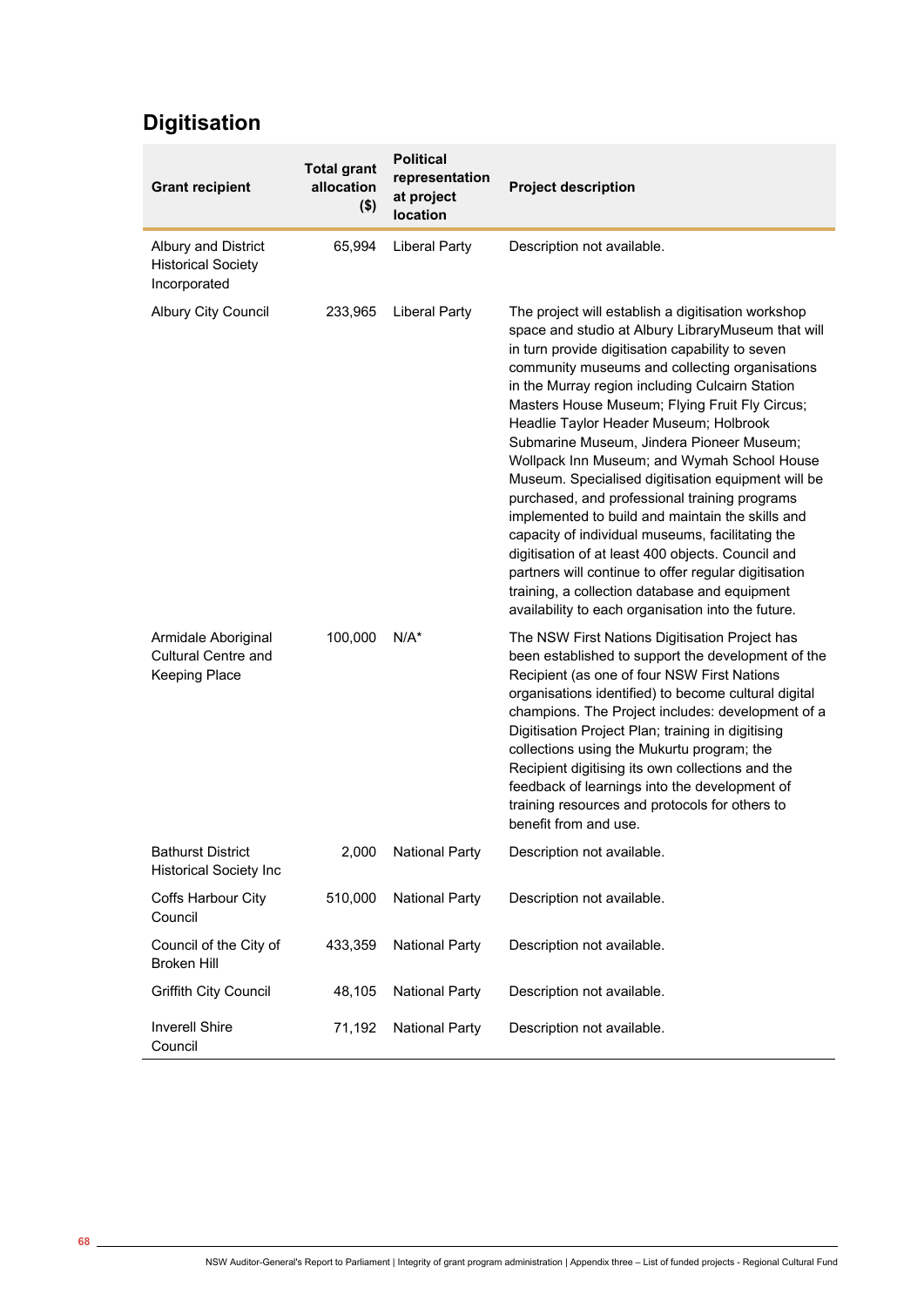| <b>Grant recipient</b>                                      | <b>Total grant</b><br>allocation<br>$($ \$) | <b>Political</b><br>representation<br>at project<br>location | <b>Project description</b>                                                                                                                                                                                                                                                                                                                                                                                                                                                                                                                                                                                                                                                                                                                                                                                                                     |
|-------------------------------------------------------------|---------------------------------------------|--------------------------------------------------------------|------------------------------------------------------------------------------------------------------------------------------------------------------------------------------------------------------------------------------------------------------------------------------------------------------------------------------------------------------------------------------------------------------------------------------------------------------------------------------------------------------------------------------------------------------------------------------------------------------------------------------------------------------------------------------------------------------------------------------------------------------------------------------------------------------------------------------------------------|
| Lake Macquarie City<br>Council                              | 64,039                                      | Independent                                                  | Lake Macquarie City Council, in conjunction with<br>four regional museums and historical societies<br>(West Wallsend District Heritage Group<br>Incorporated; History of East Lake Macquarie<br>Group; Lake Macquarie District Historical Society<br>and Morisset Hospital Museum), will digitise 500<br>significant objects and stories that help to tell Lake<br>Macquarie's unique regional story.                                                                                                                                                                                                                                                                                                                                                                                                                                          |
|                                                             |                                             |                                                              | The project seeks to make accessible objects and<br>stories that have never before been available to<br>communities in order to generate appreciation for<br>the history and heritage of the area. Led by Lake<br>Macquarie City Council, the digitised objects will be<br>made available to the community through the<br>'Collections and Stories' website and also on a<br>e-hive platforms developed for each museum to<br>assist with future digitisation and access. The<br>stories and objects will be bought together through<br>an e-hive community forming a digital exhibition.                                                                                                                                                                                                                                                      |
| <b>Maitland City</b><br>Council                             | 478,000                                     | <b>Country Labor</b><br>Party                                | This initiative aims to digitise and unify into a single<br>online space the cultural collections significant to<br>and held within the Maitland community. A digital<br>hub will be established at Maitland Regional Art<br>Gallery (MRAG) that interacts with collections held<br>by MRAG, Maitland Libraries, Maitland Gaol,<br>Morpeth Museum and the Old Maitland Hospital.<br>Funding will go towards the purchase of a<br>collection management system, the digitisation of<br>prioritised collections and the development of new<br>narratives that interpret the newly unified digital<br>collection. New staff positions will also be created<br>with digital management, digital design, collection<br>interpretation and community engagement and<br>capacity building expertise, to enable digitisation to<br>continue long-term. |
| Millthorpe and<br><b>District Historical</b><br>Society Inc | 45,883                                      | <b>National Party</b>                                        | Description not available.                                                                                                                                                                                                                                                                                                                                                                                                                                                                                                                                                                                                                                                                                                                                                                                                                     |
| Museums and<br>Galleries of NSW Ltd                         | 296,705                                     | $N/A^*$                                                      | Regional Digitisation Prototype.                                                                                                                                                                                                                                                                                                                                                                                                                                                                                                                                                                                                                                                                                                                                                                                                               |
| Museums and<br>Galleries of NSW Ltd                         | 93,750                                      | $N/A^*$                                                      | Description not available.                                                                                                                                                                                                                                                                                                                                                                                                                                                                                                                                                                                                                                                                                                                                                                                                                     |
| Museums and<br>Galleries of NSW Ltd                         | 635,250                                     | $N/A^*$                                                      | The project includes the provision of guidance on<br>object digitisation in accordance with sector<br>standards, revision of the existing features and<br>function of the website, working with hubs and<br>spokes to research and develop object story<br>content for uploading to the website, and<br>publishing and promotion of the updated website.                                                                                                                                                                                                                                                                                                                                                                                                                                                                                       |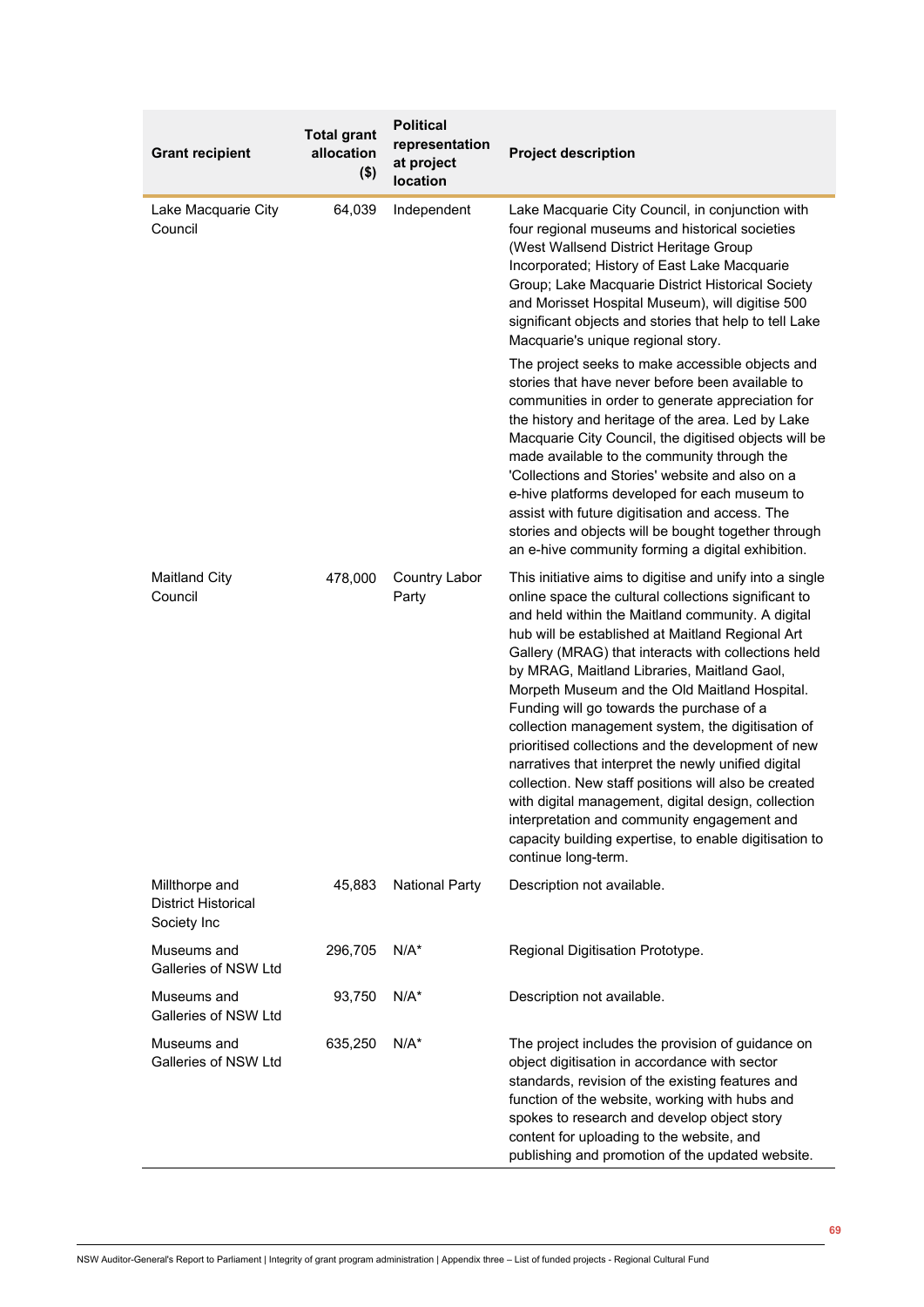| <b>Grant recipient</b>                  | <b>Total grant</b><br>allocation<br>$($ \$) | <b>Political</b><br>representation<br>at project<br>location | <b>Project description</b>                                                                                                                                                                                                                                                                                                                                                                                                                                                                                                                                                                                                                                                                                                                                                                                                                                                                                                                                                                                                                                                                                       |
|-----------------------------------------|---------------------------------------------|--------------------------------------------------------------|------------------------------------------------------------------------------------------------------------------------------------------------------------------------------------------------------------------------------------------------------------------------------------------------------------------------------------------------------------------------------------------------------------------------------------------------------------------------------------------------------------------------------------------------------------------------------------------------------------------------------------------------------------------------------------------------------------------------------------------------------------------------------------------------------------------------------------------------------------------------------------------------------------------------------------------------------------------------------------------------------------------------------------------------------------------------------------------------------------------|
| <b>Orange City Council</b>              | 71,000                                      | Shooters,<br>Fishers and<br><b>Farmers Party</b>             | Description not available.                                                                                                                                                                                                                                                                                                                                                                                                                                                                                                                                                                                                                                                                                                                                                                                                                                                                                                                                                                                                                                                                                       |
| Shoalhaven City<br>Council              | 132,481                                     | <b>Liberal Party</b>                                         | The project will support five volunteer led museums<br>in the Shoalhaven - Lake Tabourie Museum,<br>Bomaderry Children's Home; Berry Historical<br>Society, Kangaroo Valley Historical Society and<br>Milton Ulladulla Historical Society to significantly<br>improve their digital and online interactions through<br>the purchase of a digital content management<br>system (CMS), set up of a digitisation studio and<br>upskilling volunteers and staff to ensure long term<br>sustainability. The project will see the digitisation of<br>more than 200 items from Shoalhaven Collections,<br>published on e-hive in both individual collection sub<br>domains and a 'Shoalhaven Museums' community.<br>The images created through the project, and<br>beyond will be stored in Council's Digital Asset<br>Management System for safety and future access,<br>and the digital studio created during the project will<br>be used by both primary and secondary partners to<br>continue generating new digital assets and<br>enhanced accessibility and engagement with<br>collections across the Shoalhaven. |
| <b>Tamworth Regional</b><br>Council     | 309,051                                     | <b>National Party</b>                                        | Tamworth Regional Gallery is partnering with five<br>local museums and collections (Tamworth<br>Powerstation Museum; Australian Country Music<br>Collections, Rocks, Gems, Minerals and Fossil<br>Collection; Moonbi Museum; Tamworth Regional<br>Film and Sound Archive) to digitise the collections,<br>establish a permanent studio setup, offer essential<br>training, provide online exhibitions and employ<br>professional museum contractors, including<br>designated First Nations positions to better support<br>access to and engagement with the museums and<br>their collections.                                                                                                                                                                                                                                                                                                                                                                                                                                                                                                                    |
| <b>Tenterfield Shire</b><br>Council     | 18,100                                      | <b>National Party</b>                                        | Description not available.                                                                                                                                                                                                                                                                                                                                                                                                                                                                                                                                                                                                                                                                                                                                                                                                                                                                                                                                                                                                                                                                                       |
| <b>Warren Historical</b><br>Society Inc | 20,000                                      | <b>National Party</b>                                        | Description not available.                                                                                                                                                                                                                                                                                                                                                                                                                                                                                                                                                                                                                                                                                                                                                                                                                                                                                                                                                                                                                                                                                       |
| Warrumbungle Shire<br>Council           | 41,850                                      | <b>National Party</b>                                        | The first project under the Warrumbungle Shire<br>Council Initiative is Coolah and District Historical<br>Society's digitisation of the research of Roy<br>Cameron, OAM, providing access to local history<br>for both the community and other researchers. This<br>project will provide the digitisation capacity, skills<br>and impetus for future collaborations with<br>additional historical societies and volunteer<br>organisations in the area.                                                                                                                                                                                                                                                                                                                                                                                                                                                                                                                                                                                                                                                          |